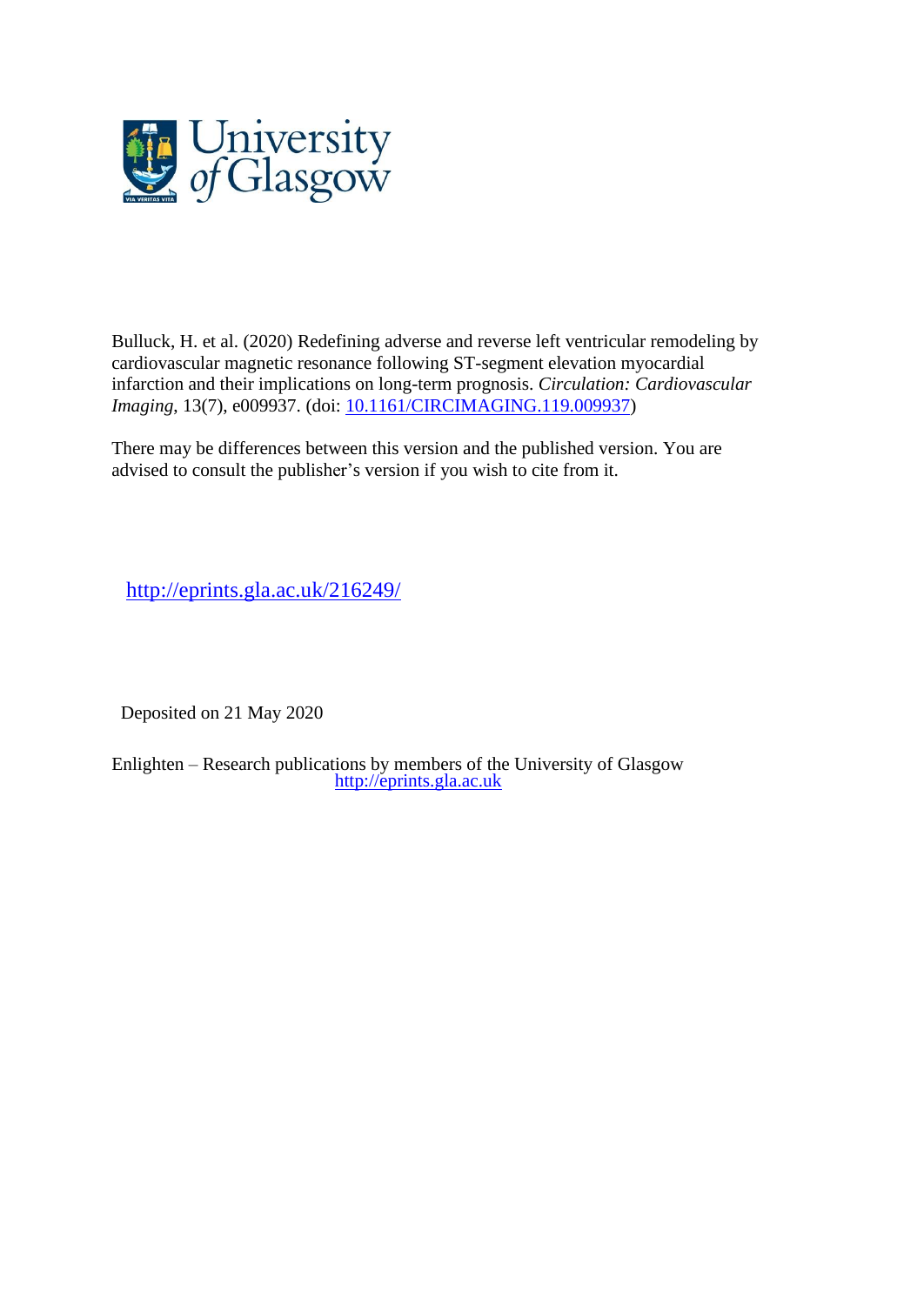| $\mathbf{1}$     | Title: Redefining adverse and reverse left ventricular remodeling by cardiovascular magnetic                                          |
|------------------|---------------------------------------------------------------------------------------------------------------------------------------|
| $\overline{2}$   | resonance following ST-segment elevation myocardial infarction and their implications on                                              |
| 3                | long-term prognosis                                                                                                                   |
| $\overline{4}$   | Brief Title: LV remodeling by CMR post-STEMI and prognosis                                                                            |
| 5                | <b>Authors:</b>                                                                                                                       |
| 6                | *Dr Heerajnarain Bulluck PhD. <sup>1,4</sup> *Dr Jaclyn Carberry MBChB, <sup>2</sup> Dr David Carrick MRCP, <sup>1,2</sup>            |
| $\tau$           | Dr Margaret McEntegart MRCP, <sup>1</sup> Professor Mark C. Petrie MBChB, <sup>1</sup> Dr Hany Eteiba FRCP                            |
| 8                | FACC, <sup>1</sup> Dr Stuart Hood FRCP, <sup>1</sup> Dr Stuart Watkins FRCP, <sup>1,2</sup> Dr Mitchell Lindsay FRCP, <sup>1</sup> Dr |
| $\boldsymbol{9}$ | Ahmed Mahrous MBChB, <sup>1</sup> Professor Ian Ford PhD, <sup>3</sup> Professor Keith G. Oldroyd FRCP, <sup>1</sup>                  |
| 10               | Professor Colin Berry FRCP FACC. <sup>1,2</sup>                                                                                       |
| 11               | *These authors contributed equally.                                                                                                   |
| 12               | <b>Affiliations:</b>                                                                                                                  |
| 13               | <sup>1</sup> West of Scotland Heart and Lung Centre, Golden Jubilee National Hospital, Clydebank,                                     |
| 14               | Scotland                                                                                                                              |
| 15               | <sup>2</sup> British<br>Heart Foundation Glasgow Cardiovascular Research Centre,<br>Institute<br>of                                   |
| 16               | Cardiovascular and Medical Sciences, University of Glasgow, Glasgow, Scotland                                                         |
| 17               | <sup>3</sup> Robertson Centre for Biostatistics, University of Glasgow, Glasgow, Scotland                                             |
| 18               | <sup>4</sup> Norfolk and Norwich University Hospital, Norwich, England                                                                |
| 19               | Correspondence: Professor Colin Berry, BHF Glasgow Cardiovascular Research Centre,                                                    |
| 20               | Institute of Cardiovascular and Medical Sciences, 126 University Place, University of                                                 |
| 21               | Glasgow, Glasgow, G12 8TA, Scotland, UK. Telephone: +44 (0) 141 330 1671 or +44 (0)                                                   |
| 22               | 141 951 5000. Fax +44 (0) 141 330 6794 Email: colin.berry@glasgow.ac.uk                                                               |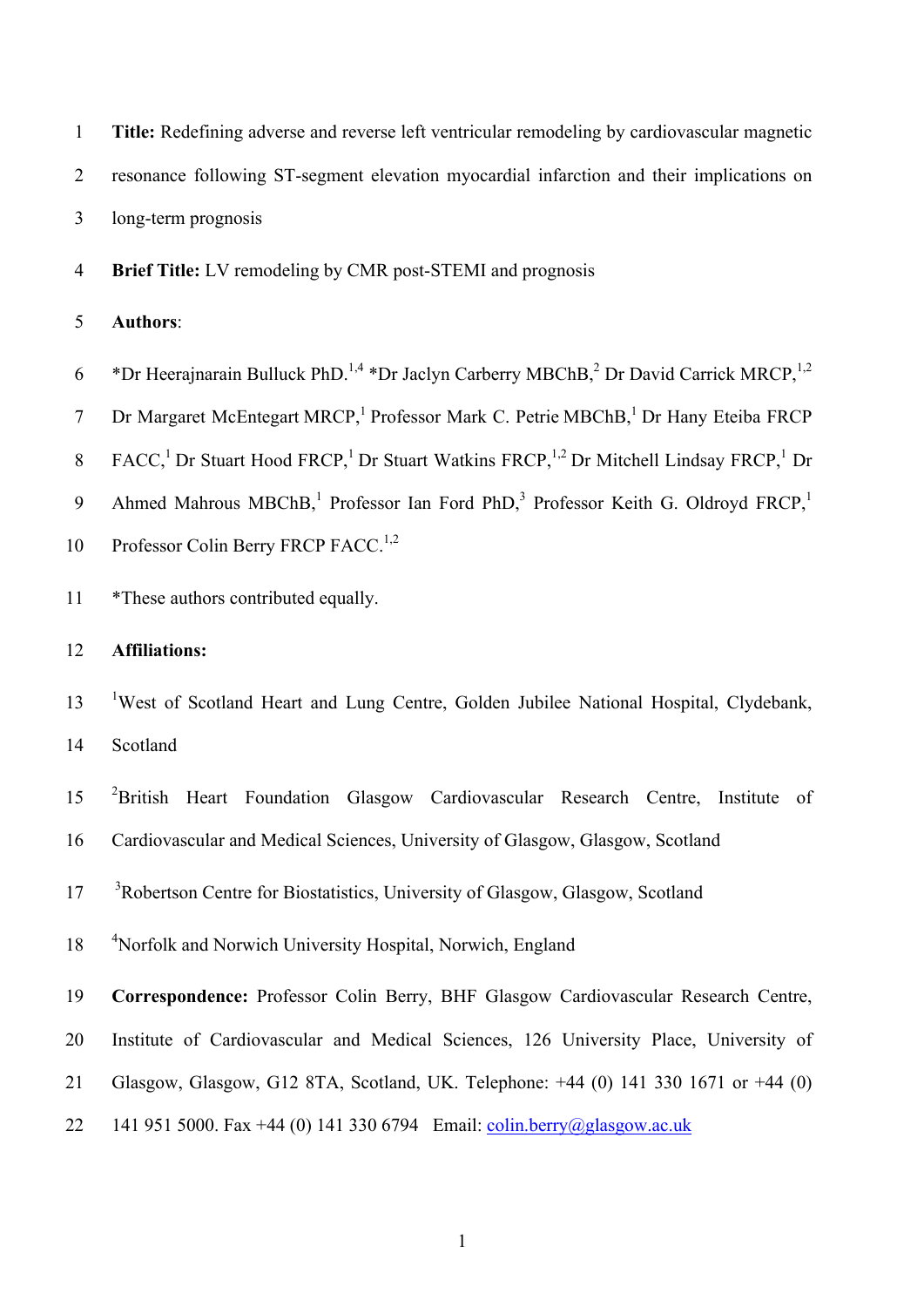**Author email addresses:** Dr Heerajnarain Bulluck PhD h.bulluck@gmail.com, Dr Jaclyn 24 Carberry MBChB, Dr David Carrick MRCP davidcarrick@nhs.net, Dr Margaret McEntegart MRCP margaret.mcentegart@nhs.net, Professor Mark C. Petrie MRCP 26 Mark.Petrie@glasgow.ac.uk, Dr Hany Eteiba FRCP Hany.Eteiba@glasgow.ac.uk, Dr Stuart 27 Hood FRCP Stuart.Hood@glasgow.ac.uk, Dr Stuart Watkins MRCP stuart.watkins@nhs.net, Dr Mitchell Lindsay MRCP mitchell.lindsay@nhs.net, Dr Ahmed Mahrous amahrous2003@gmail.com, Professor Ian Ford PhD Ian.Ford@glasgow.ac.uk, Professor Keith G. Oldroyd FRCP keith.oldroyd@nhs.net, Professor Colin Berry FRCP FACC Colin.Berry@glasgow.ac.uk.

 **Acknowledgements:** We thank the patients and the staff in the Cardiology and Radiology Departments. We thank Peter Weale and Patrick Revell (Siemens Healthcare, UK).

 **Funding:** British Heart Foundation Grant (RE/18/6134217; PG/11/2/28474) and the Chief Scientist Office. Professor Berry was supported by a Senior Fellowship from the Scottish Funding Council.

**Disclosures:** This project was supported by a research agreement with Siemens Healthcare.

**Word count:** 2667

**Journal subject term:** Magnetic Resonance Imaging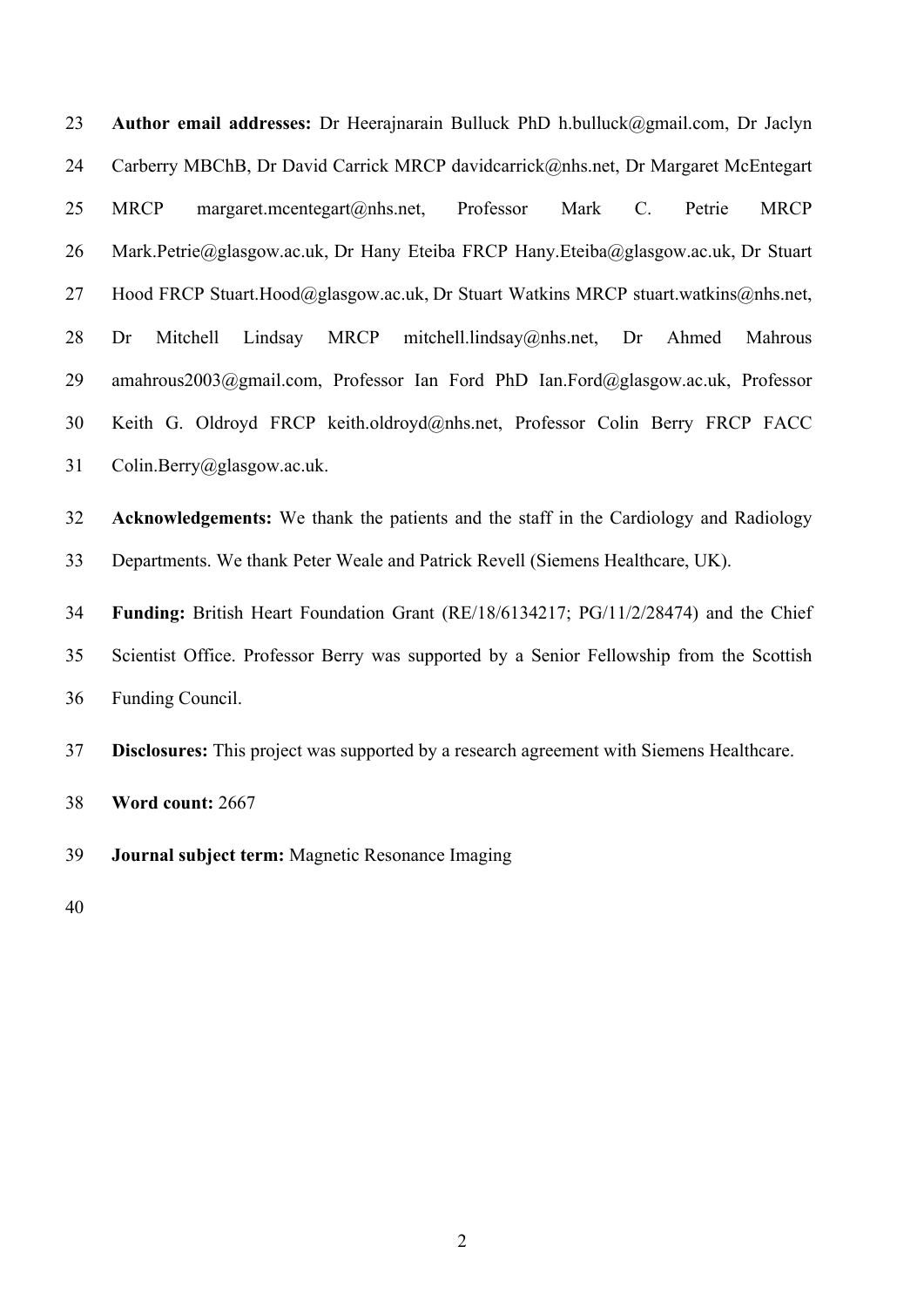# **Abstract**

 **Background:** Cut-off values for change in left ventricular end-diastolic volume (LVEDV) and LV end-systolic volume (LVESV) by cardiovascular magnetic resonance (CMR) following ST-segment elevation myocardial infarction (STEMI) have recently been proposed and 4 patterns of LV remodeling were described. We aimed to assess their long-term prognostic significance.

 **Methods:** A prospective cohort of unselected STEMI patients with paired acute and 6-month CMR, with the 5-year composite endpoint of all-cause death and hospitalization for heart failure was included. The prognosis of the following groups [Group 1: reverse LV remodeling (≥12% decrease in LVESV); Group 2: no LV remodeling (changes in LVEDV 52 and LVESV <12%); Group 3: adverse LV remodeling with compensation  $(\geq 12\%$  increase in LVEDV only); and Group 4: adverse LV remodeling (≥12% increase in both LVESV and LVEDV)] was compared.

 **Results:** 285 patients were included with a median follow-up was 5.8 years. The composite endpoint occurred in 9.5% in Group 1, 12.3% in Group 2, 7.1% in Group 3 and 24.2% in Group 4. Group 4 had significantly higher cumulative event rates of the composite endpoint (log-rank test p=0.03) with the other 3 groups showing similar cumulative event rates (log- rank test p=0.51). Cox proportional hazard for Group 2 [HR 1.3 (95% CI 0.6-3.1), p=0.53] and Group 3 [HR 0.6 (95% CI 0.2-2.3), p=0.49] were not significantly different but was significantly higher in Group 4 [HR 3.0 (95% CI (1.2-7.1), p=0.015] when compared to Group 1.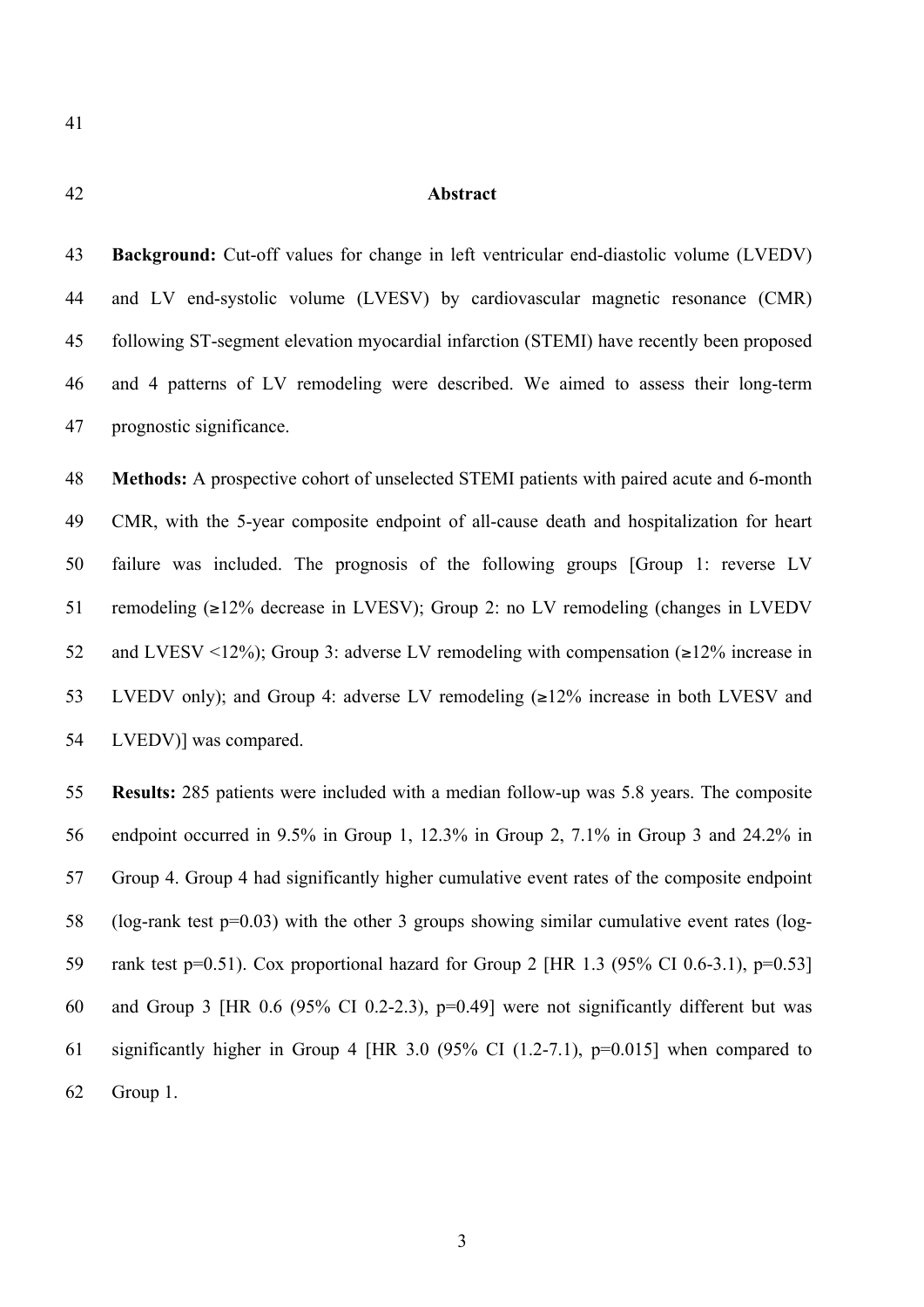**Conclusions:** Patients with STEMI developing adverse LV remodeling at 6 months, defined 64 as  $\geq$ 12% increase in both LVESV and LVEDV by CMR, was associated with worse long- term clinical outcomes than those with adverse LV remodeling with compensation, reverse LV remodeling and no LV remodeling, with the latter 3 groups having similar outcomes in a cohort of stable reperfused STEMI patients.

 **Clinical Trial Registration Information:** BHF MR-MI study, https://clinicaltrials.gov/ct2/show/NCT02072850

- 
- **Key words:** ST-segment elevation myocardial infarction, magnetic resonance imaging, left
- ventricular remodeling
-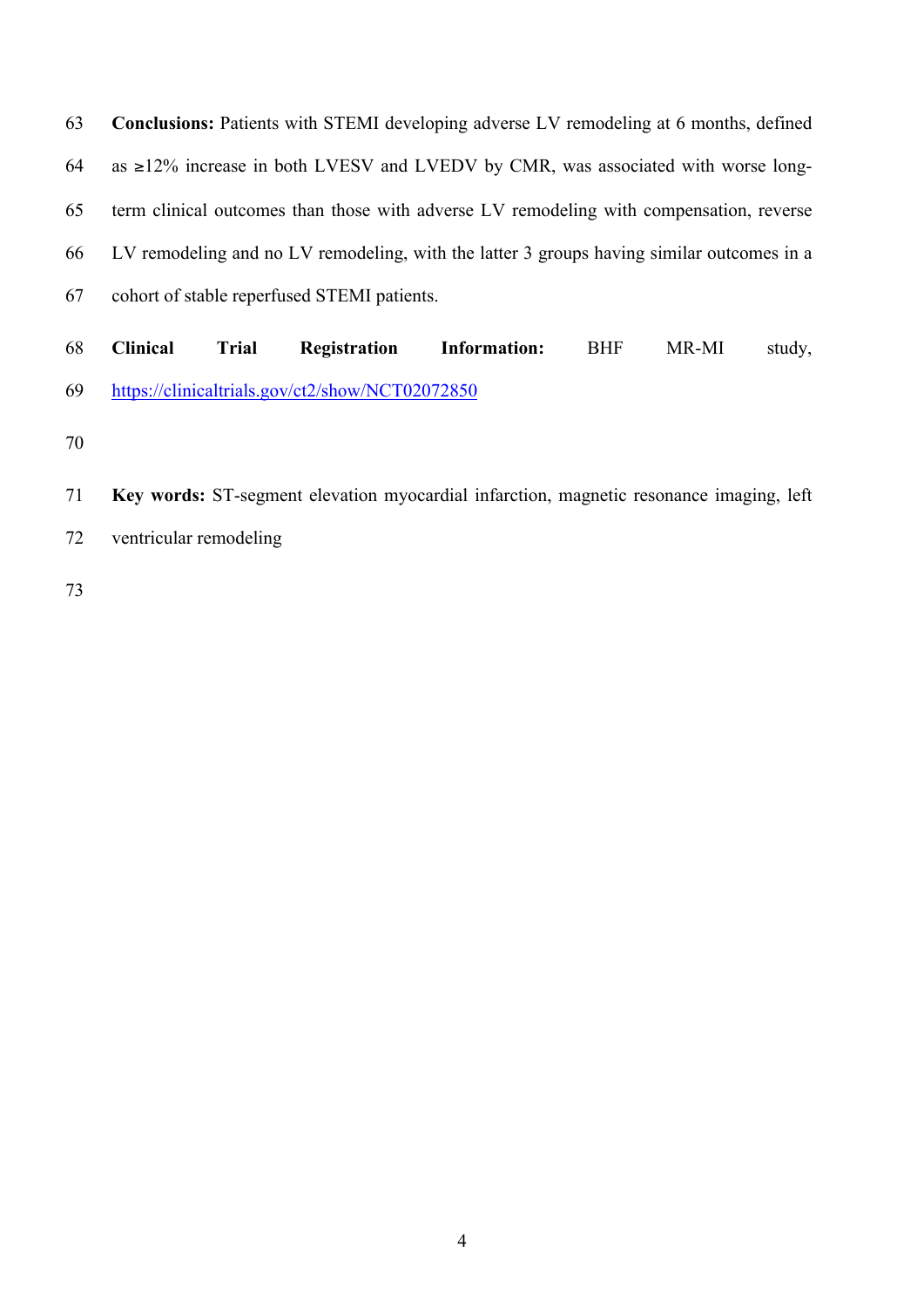#### **Short Commentary**

 In a prospective cohort of 285 STEMI patients with paired acute and 6-month CMR, patients with adverse LV remodeling defined as ≥12% increase in both LVESV and LVEDV was associated with worse 5-year clinical outcomes in terms of all-cause death and hospitalization 78 for heart failure than those with adverse LV remodeling with compensation  $\geq 12\%$  increase in LVEDV only) , reverse LV remodeling (≥12% decrease in LVESV) and no LV remodeling (changes in LVEDV and LVESV <12%), with the latter 3 groups having similar outcomes. Firstly, this definition for adverse LV remodeling of ≥12% increase in both LVESV and LVEDV at 6 months could be used as a screening tool to identify high-risk patients who could benefit from therapies such as mineralocorticoid receptor antagonist or neprilysin inhibitor/ angiotensin receptor blocker combination therapy to improve long term 85 outcomes. Secondly,  $\geq$ 12% increase in both LVESV and LVEDV could also be used as a new surrogate endpoint at 6 months for proof-of-concept studies targeting post-infarct LV remodeling. Our findings need to be validated in a larger cohort of patients as well as in those with echocardiographic parameters of LVEDV and LVESV.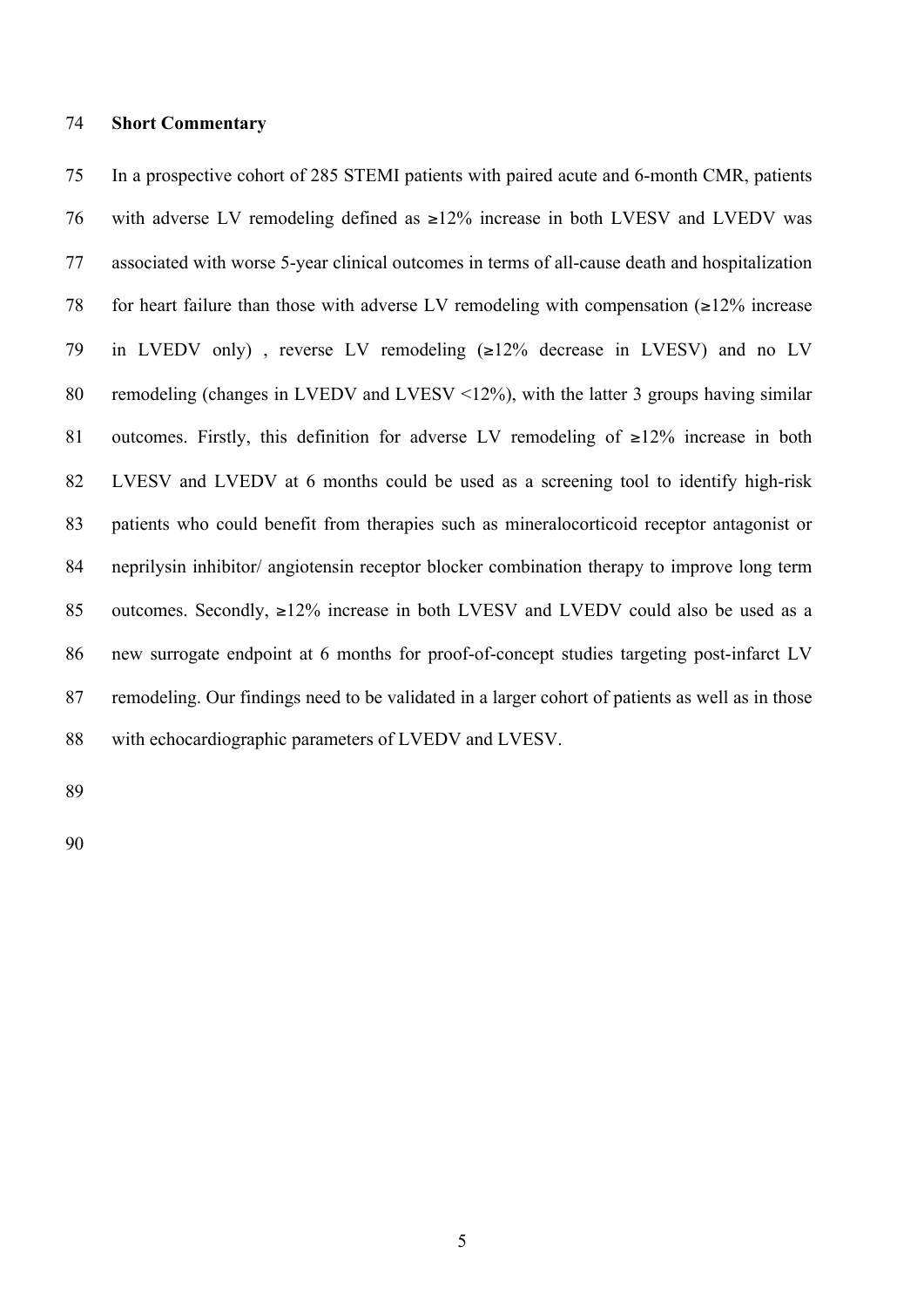# 91 **Introduction**

92 Despite reperfusion of the infarct-related artery by primary percutaneous coronary 93 intervention (PPCI), adverse left ventricular (LV) remodeling occurs in a significant 94 proportion of patients with ST-elevation myocardial infarction  $(STEMI)^1$ . This is associated 95 with the development of heart failure<sup>2</sup> and poor clinical outcomes<sup>3</sup>. Conversely, reverse LV 96 remodeling post-STEMI has been shown to be associated with good clinical outcomes <sup>4</sup>.

97 Cardiovascular magnetic resonance (CMR) is established as the gold standard 98 modality not only for quantifying myocardial infarct  $(MI)$  size<sup>5, 6</sup> and microvascular 99 obstruction (MVO)<sup>7</sup>, but also for measuring LV volumes and LV ejection fraction (LVEF)<sup>5, 8</sup>. 100 As a result, CMR is increasingly being used to assess surrogate clinical end-points following 101 STEMI in cardioprotection studies.<sup>9</sup> By echocardiography, adverse LV remodeling following 102 STEMI has been conventionally defined as  $\geq 20\%$  increase in LV end-diastolic volume 103 (LVEDV) from baseline<sup>10, 11</sup> and reverse LV remodeling has been defined as  $\geq$ 10% decrease 104 in LV end-systolic volume  $(LVESV)^{12}$ .

 Recently, cut-off values for the change in LVEDV and LVESV by CMR have been proposed based on a minimal detectable change of 12%. Four patterns of post-STEMI LV remodeling were defined: Group 1: reverse LV remodeling (≥12% decrease in LVESV); Group 2: no LV remodeling (changes in LVEDV and LVESV within <12%); Group 3: 109 adverse LV remodeling with compensation  $(\geq 12\%$  increase in LVEDV only); and Group 4: 110 adverse LV remodeling  $(>12\%$  increase in both LVEDV and LVESV)<sup>13</sup>. However, these were not linked to clinical outcomes.

112 Therefore, we aimed to determine the prognostic value of the above 4 groups of LV 113 remodeling defined by CMR at 6 months in a large cohort of STEMI survivors <sup>14-16</sup>. We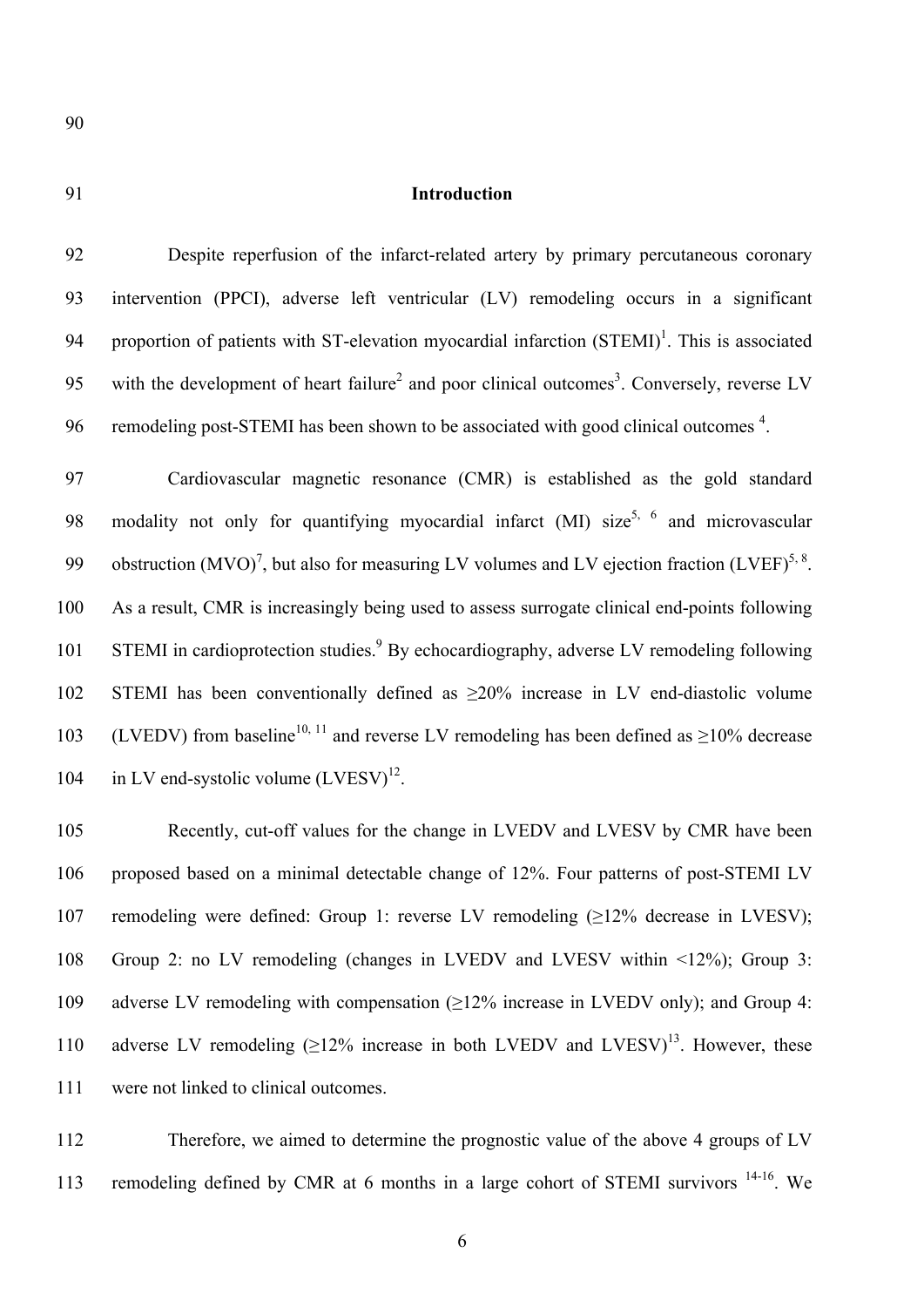- hypothesized that among survivors of STEMI, different patterns of LV remodeling at 6
- months by CMR would carry different prognosis; Group 1 would have the best long-term
- outcome and Groups 2, 3 and 4 would have incrementally worse long-term clinical outcomes.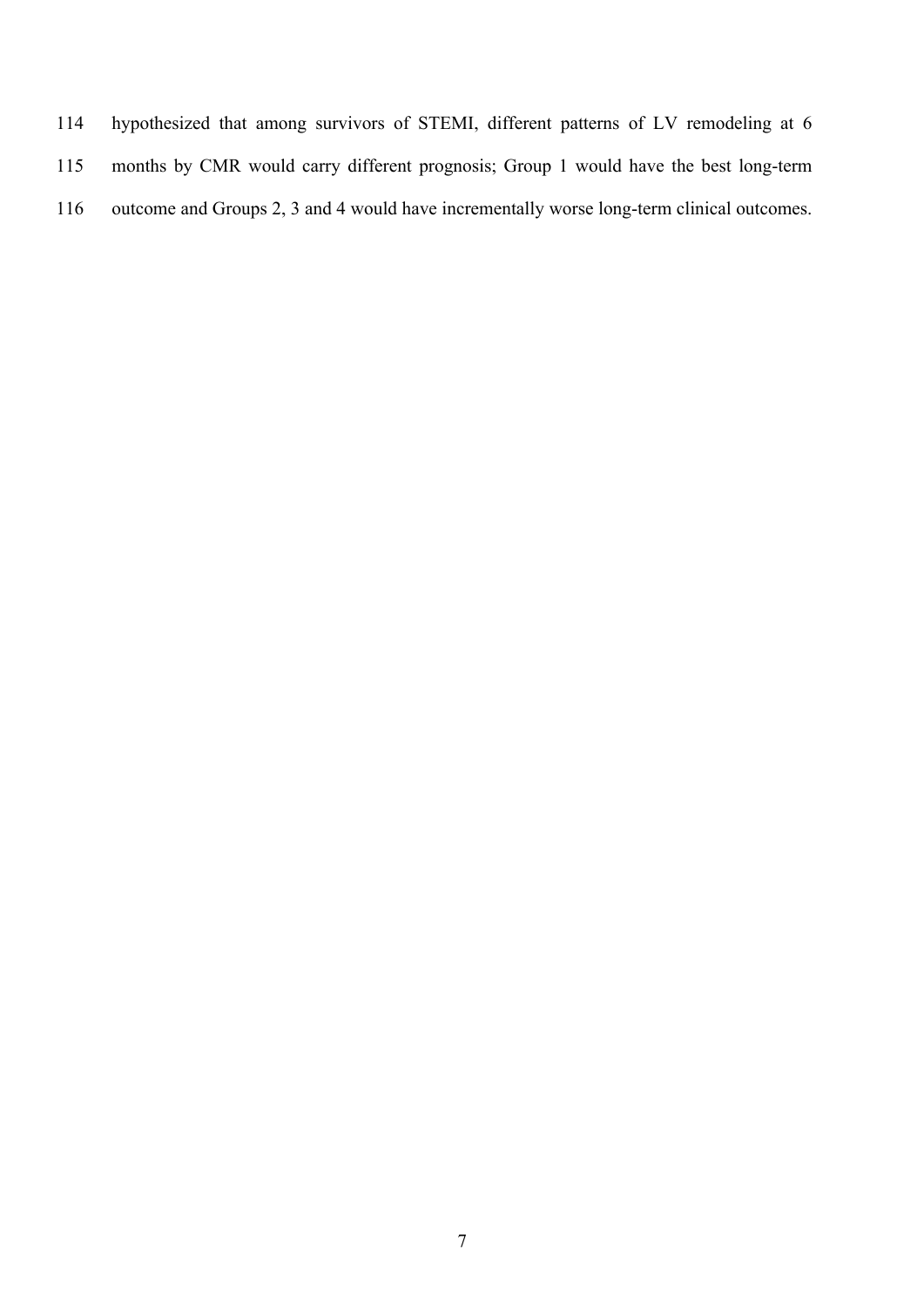#### **Methods**

 The data that support the findings of this study are available from the corresponding author upon reasonable request.

The study design has been reported (BHF MR-MI: NCT02072850)<sup>14, 16-18</sup> and is detailed in the Supplementary Methods. In brief, this was a prospective study with consecutive eligible patients recruited from a single centre between May 2011 and November 2012 following informed consent. The eligibility criteria included an indication for PPCI or thrombolysis for STEMI and exclusion criteria were standard contraindications to CMR or inability to tolerate a CMR scan (e.g. claustrophobia, inability to lie flat due to decompensated heart failure or mechanical complications, hemodynamic instability due to ventricular arrhythmias or cardiogenic shock). The study received ethics approval (reference 10-S0703-28) and was registered on clinicaltrials.gov (NCT02072850). Only patients with paired CMR data on LV volumes at baseline and at 6 months follow-up were included in this study.

### **CMR image analysis**

 Cardiac magnetic resonance imaging (CMR) analysis was performed on a Siemens workstation. LV volumes and LV ejection fraction were assessed using computer assisted planimetry (Syngo MR®, Siemens Healthcare, Erlangen, Germany) on the short-axis cine images with minimal manual adjustment when required and the LVEDV, LVESV, LV mass 137 and LVEF were quantified by following standard recommendations<sup>5</sup>. Percentage change 138 (% $\triangle$ ) in LVEDV and LVESV were calculated as the difference between the follow-up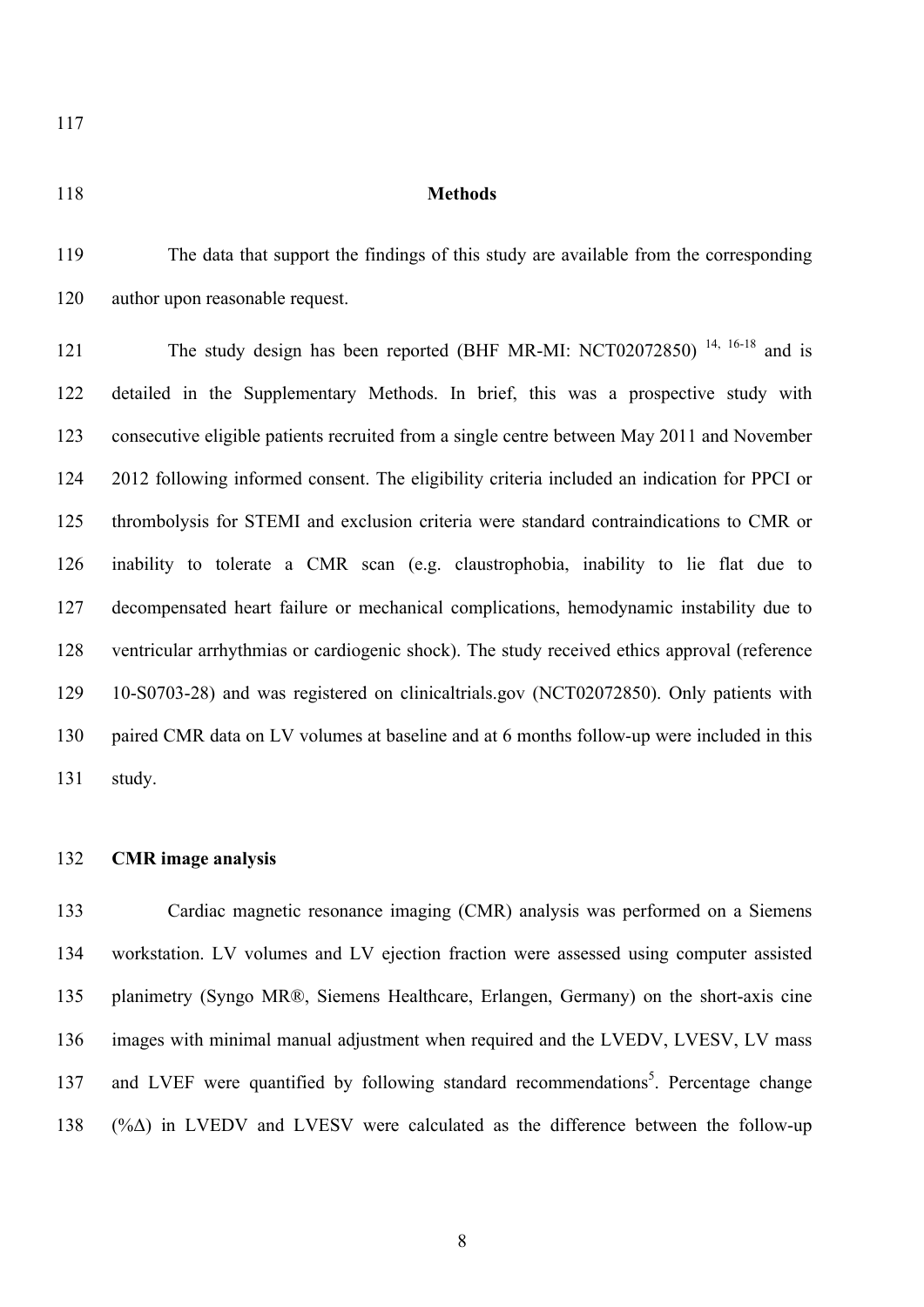parameters and the corresponding baseline parameters and expressed as a percentage of the baseline parameters.

### **Health outcomes**

 Adverse health outcomes that are implicated in the pathophysiology and natural history of STEMI were pre-specified. The primary composite outcome all-cause death and hospitalization for heart failure (HHF) at 5 years following discharge from hospital, independently adjudicated as per the event adjudication charter in the online appendix.

### **Statistical analysis**

 Statistical analysis was performed using SPSS version 25 (IBM Corporation, Illinois, US). Continuous data was expressed as mean ± standard deviation (SD) or median (interquartile range) and categorical data was reported as frequencies and percentages. Groups were compared using one-way analysis of variance/ Kruskal-Wallis or Fisher's exact test where appropriate. Cumulative hazard curves were used to assess survival at 5 years per group of LV remodeling and were compared using log-rank test. The primary analysis for the cumulative incidence of all-cause death and HHF at 5 years per group was performed using Cox proportional hazard (with censoring of data to the date of occurrence of the primary endpoint, lost to follow-up, withdrawal from the study or at 5 years) and the hazard ratios (HRs) were computed with 95% confidence interval. Adjusted HRs were also calculated after accounting for acute MI size, MVO and LVEF on the initial scan, the latter three factors 158 being known prognostic CMR markers<sup>19</sup> and also accounting for baseline Global Registry of Acute Coronary Events (GRACE) score. All statistical tests were two-tailed, and P<0.05 was 160 considered statistically statistically significant.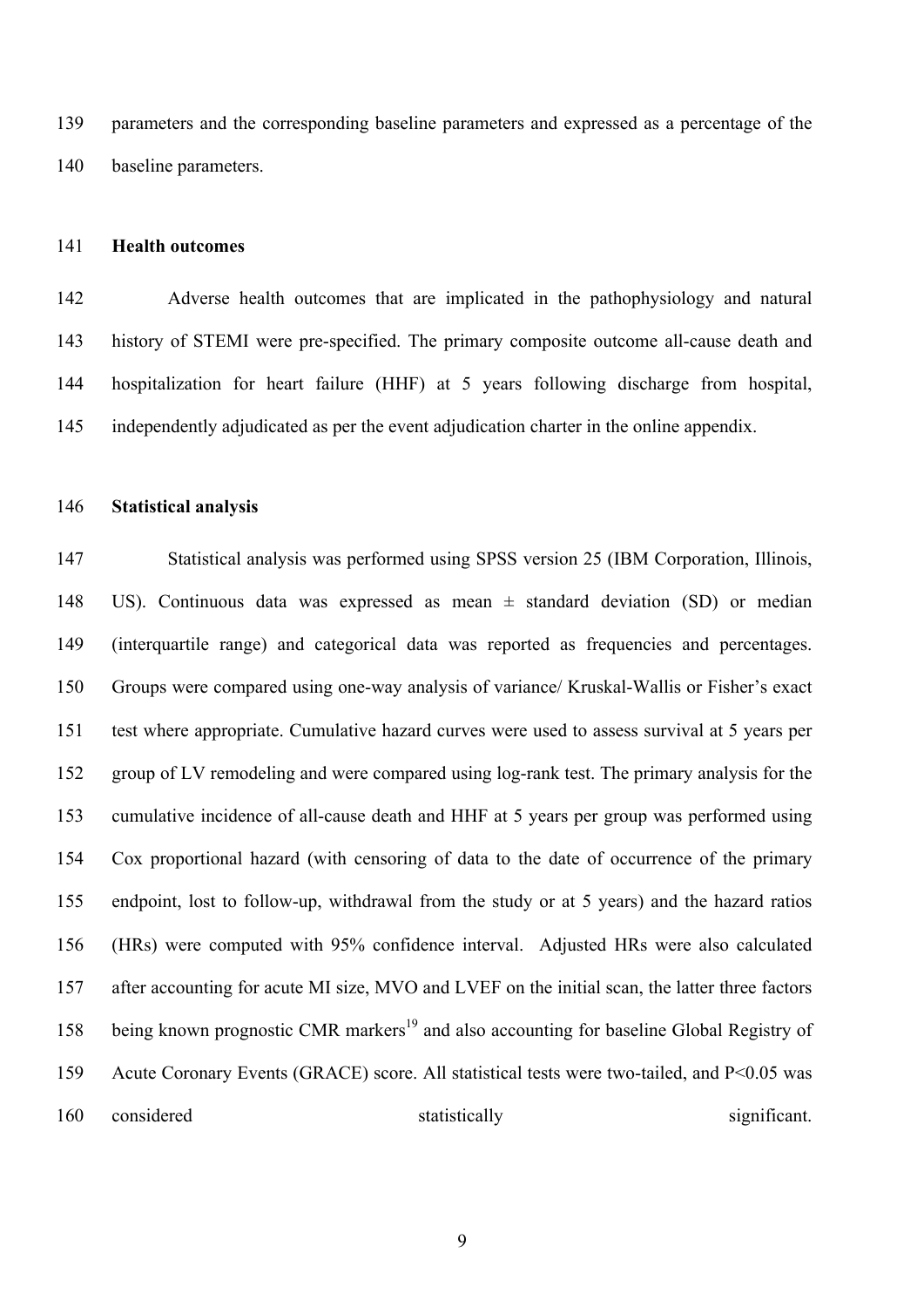#### **Results**

 Of 391 patients referred for PPCI or urgent PCI following thrombolysis, 324 underwent the acute CMR at 2.2±1.9 days and 300 patients returned for the 6-month follow- up scan. 293 patients had matching LV volumes data and were included in this study (Figure 1). The median follow-up duration was 2120 days (5.8 years) with a range of 233 to 2456 days.

# **Patient characteristics**

 The majority of patients (46.8%) had reverse LV remodeling (Group 1) followed by 24.9% with no LV remodeling (Group 2). 14.3% with adverse LV remodeling and compensation (Group 3) and 11.3% with adverse LV remodeling (Group 4). There were 8 172 patients (2.7%) with  $\geq$ 12% increase in LVESV only who did not fall in any of the above 4 groups (Figure 2).

 The characteristics of these 285 patients are shown in Table 1. The mean age was 59±11 years and 74% were male. There were no differences in baseline characteristics including baseline comorbidities, drugs on discharge, pain onset-to-balloon time, angiographic characteristics and ST-segment resolution among the 4 groups.

#### **Acute and follow-up CMR findings**

 The CMR findings are summarized in Table 2. Acute MI size was significantly different among the 4 groups (p<0.001). Group 4 had significantly larger MI size than Group 1 (p=0.001) but there was no statistically significant difference when compared to Group 2 182 ( $p=0.66$ ) or Group 3 ( $p=1.0$ ). The proportion of patients with MVO was lowest in Group 1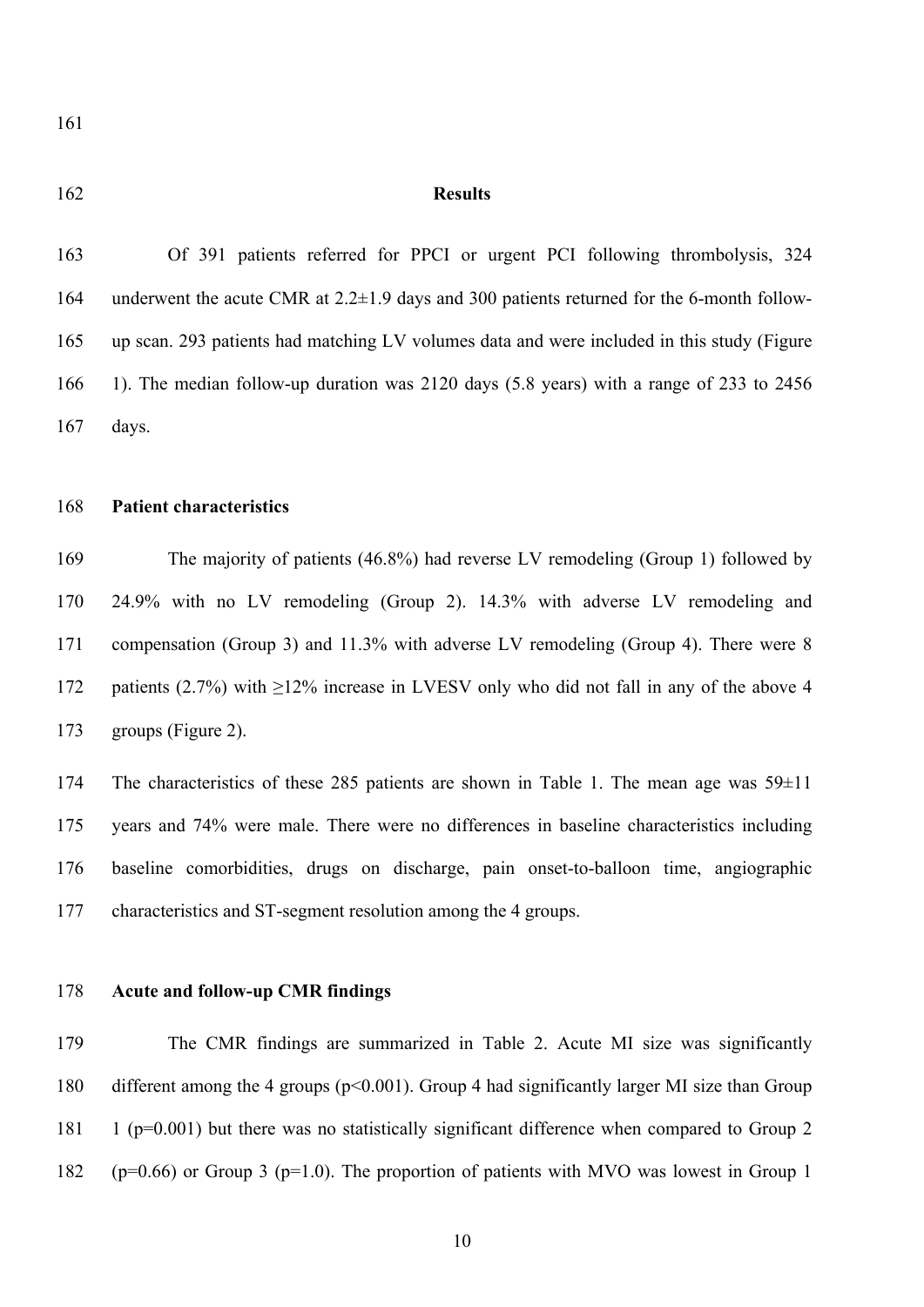(38%) but similar in Groups 2 to 4 (MVO: 59%, 62% and 61%, respectively). However, among those with MVO, the extent of MVO was largest in Group 4 (11.7% LV mass). Acute LVESV was significantly lower in Group 2 (62ml) when compared to Group 1 (72ml, p=0.036). Acute LVEF was significantly higher in Group 2 (59%) when compared to Group 1 (54%, p=0.007) and Group 3 (51%, P<0.001). All other pairwise comparison did not reach statistical significance. Acute LVEDV and LV mass were similar among the 4 groups 189 (P=0.31 and P=0.24, respectively) (Table 2).

 At 6 months, those in Group 1 and Group 2 had significantly smaller chronic MI size (9% LV mass and 12% LV mass, respectively) than Group 4 (19% LV mass, P<0.001 and P=0.044, respectively) (Table 2). Group 4 had the lowest LVEF at follow-up (52%) when compared to Groups 1 to 3 (P<0.001 for pairwise comparison). However, LVEDV and LVESV were similar between Groups 3 and 4 (P=1.0 and P=0.24, respectively), but Groups 1 195 and 2 had significantly smaller LVEDV and LVESV than Group 4 (LVEDV: P<0.001 and P=0.004; LVESV: P<0.001 and P=0.001, respectively) (Table 2). Follow-up LV mass were similar among the 4 groups (P=0.19) (Table 2).

 A subset of patients had CMR data on intramyocardial hemorrhage (IMH) on the acute scan (218) and residual iron at follow-up (n = 243). The incidence of IMH was lowest in Group 1 (24%) but those in Groups 2 to 4 had similar incidences (53%, 55% and 54%, respectively). Residual iron was significantly higher in Group 4 (40%), similar between Groups 2 (32%) and 3 (28%), and lowest in Group 1 (10%), P<0.001 for trend

# **LV remodeling at 6 months and clinical outcomes**

 The composite endpoint of all-cause death and HHF occurred in 9.5% in Group 1, 12.3% in Group 2, 7.1% in Group 3 and 24.2% in Group 4. The breakdown of the individual endpoints

in each group is provided in Table 3. Cumulative hazard plot analysis showed that those in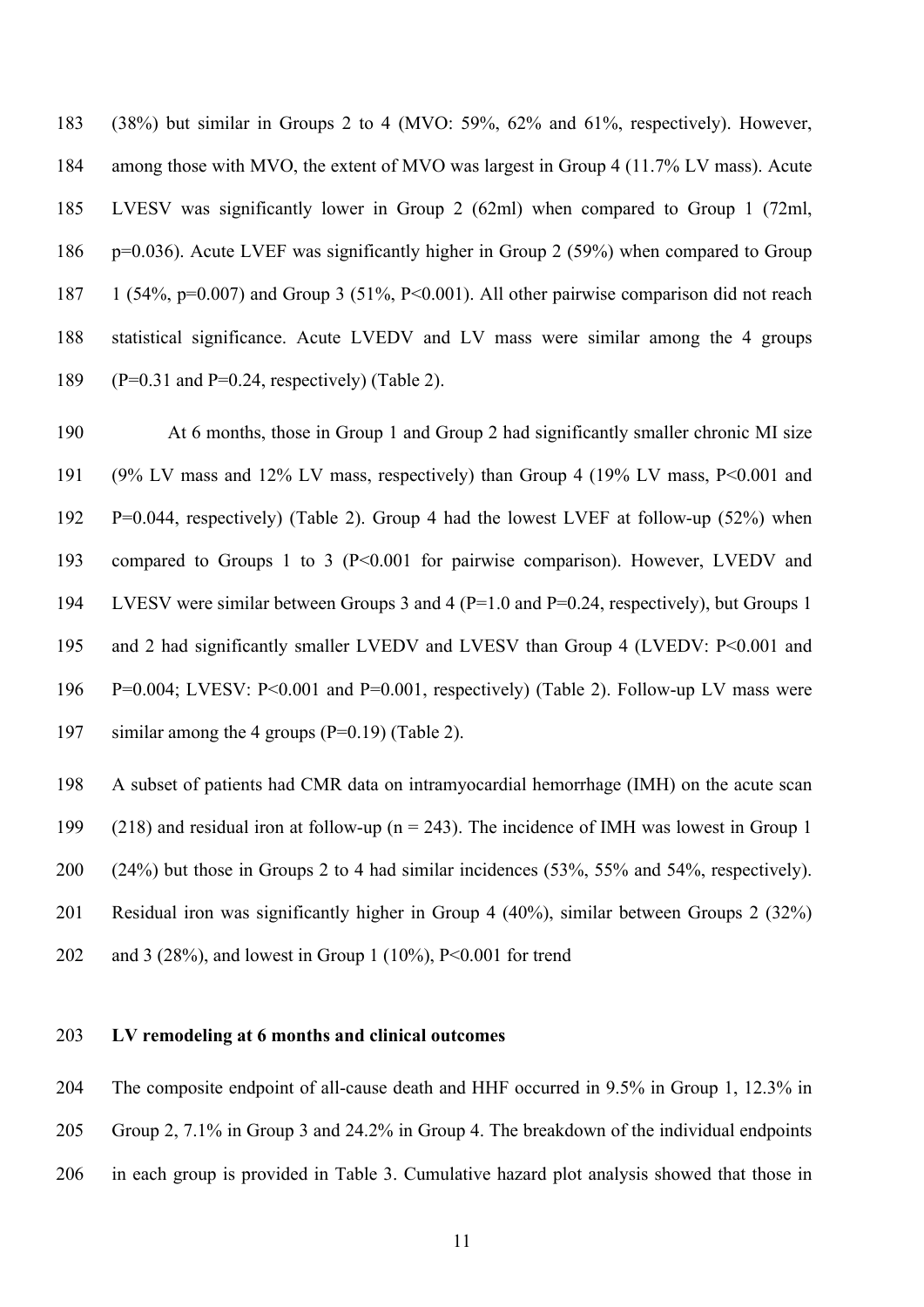Group 4 had significantly higher cumulative event rates of the composite endpoint (log-rank test p=0.03) when compared to the 3 other groups, with the latter 3 groups showing similar cumulative event rates (log-rank test P=0.51) (Figure 3). Using Group 1 as reference, the Cox proportional hazard for Groups 2 [HR 1.3 (95% CI 0.6-3.1), P=0.53] and 3 [HR 0.6 (95% CI 0.2-2.3), P=0.49] were not significantly different but significantly higher for those in Groups 4 [HR 3.0 (95% CI (1.2-7.1), P=0.015]. These findings remained consistent after adjusting for acute MI size, MVO and initial LVEF with Group 4 having the worse prognosis [adjusted HR 2.5 (95% 1.0-6.3), P=0.044], whereas those in Groups 2 [adjusted HR 1.3 (95% 0.5-3.0), P=0.61] and 3 [adjusted HR 0.5 (95% 0.1-1.8), P=0.28] had similar prognosis to Group 1. Similar findings were obtained after adjusting for GRACE score with Group 4 having the worse prognosis [adjusted HR 2.7 (95% 1.0-7.4), P=0.049], whereas those in Groups 2 [adjusted HR 1.7 (95% 0.7-4.2), P=0.2] and 3 [adjusted HR 0.8 (95% 0.2-2.7), P=0.67] had similar prognosis to Group 1.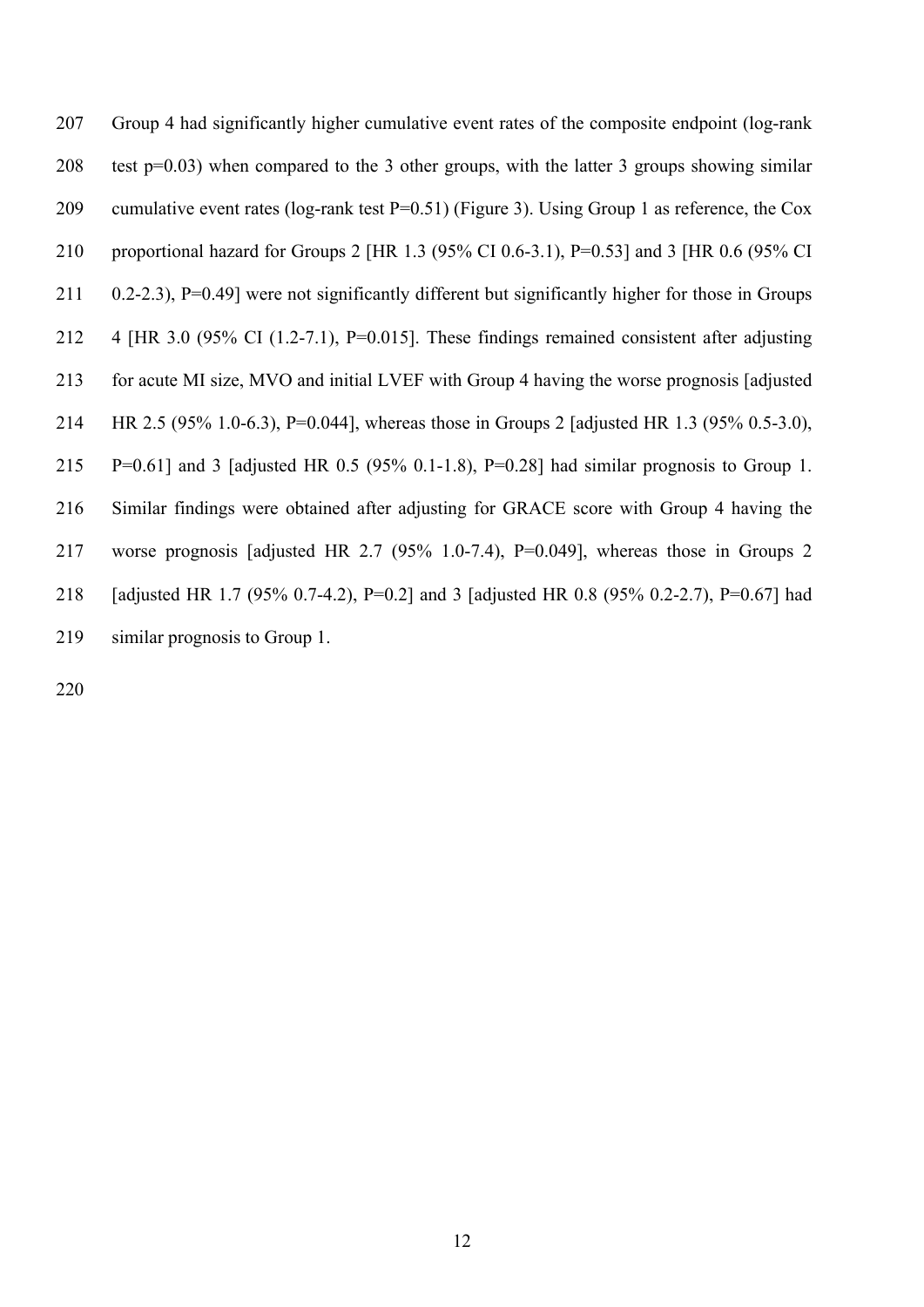#### **Discussion**

 We have shown that in a cohort of unselected STEMI patients with paired acute and 6-month CMR data, those with adverse LV remodeling, defined as the combination of a  $\geq$ 12% increase in both LVEDV and LVESV from baseline (Group 4), have significantly worse prognosis in terms of the composite endpoint of all-cause mortality and HHF after a median follow-up of 5.8 years, when compared to patients with any of the 3 other patterns of 227 LV remodeling. Of note, those with an isolated >12% increase in LVEDV only (Group 3) had a similar prognosis to those with reverse LV remodeling (Group 1) or no LV remodeling (Group 2). Our findings extend and validate prior work in a derivation cohort.<sup>13</sup>

 Our findings are relevant for clinical practice and therapeutic trials. We have provided 231 evidence that adverse LV remodeling following STEMI should be defined as a  $\geq$ 12% increase in both LVEDV and LVESV and this approach clearly identified a high-risk group of patients at 6 months. The implications are two-fold: firstly, this definition could be used as a screening tool to identify high-risk patients and they could be targeted with further potential therapies such as mineralocorticoid receptor antagonist or neprilysin inhibitor/ angiotensin receptor blocker combination therapy; secondly, this definition could be used as a new surrogate endpoint at 6 months for proof-of-concept studies targeting post-infarct LV remodeling.

239 LV remodeling is usually assessed using echocardiography<sup>10,11,12</sup> but has also been 240 assessed using single-photon computed tomography (SPECT) and  $CMR<sup>20</sup>$ . Computed 241 tomography (CT) is another modality to assess serial LV volumes<sup>21</sup>. Although assessment of LV volumes by SPECT and CT are highly reproducible, they utilize ionized radiation. 243 Recently, the use of CMR to assess LV remodeling has gathered momentum. Reindl et  $al^{22}$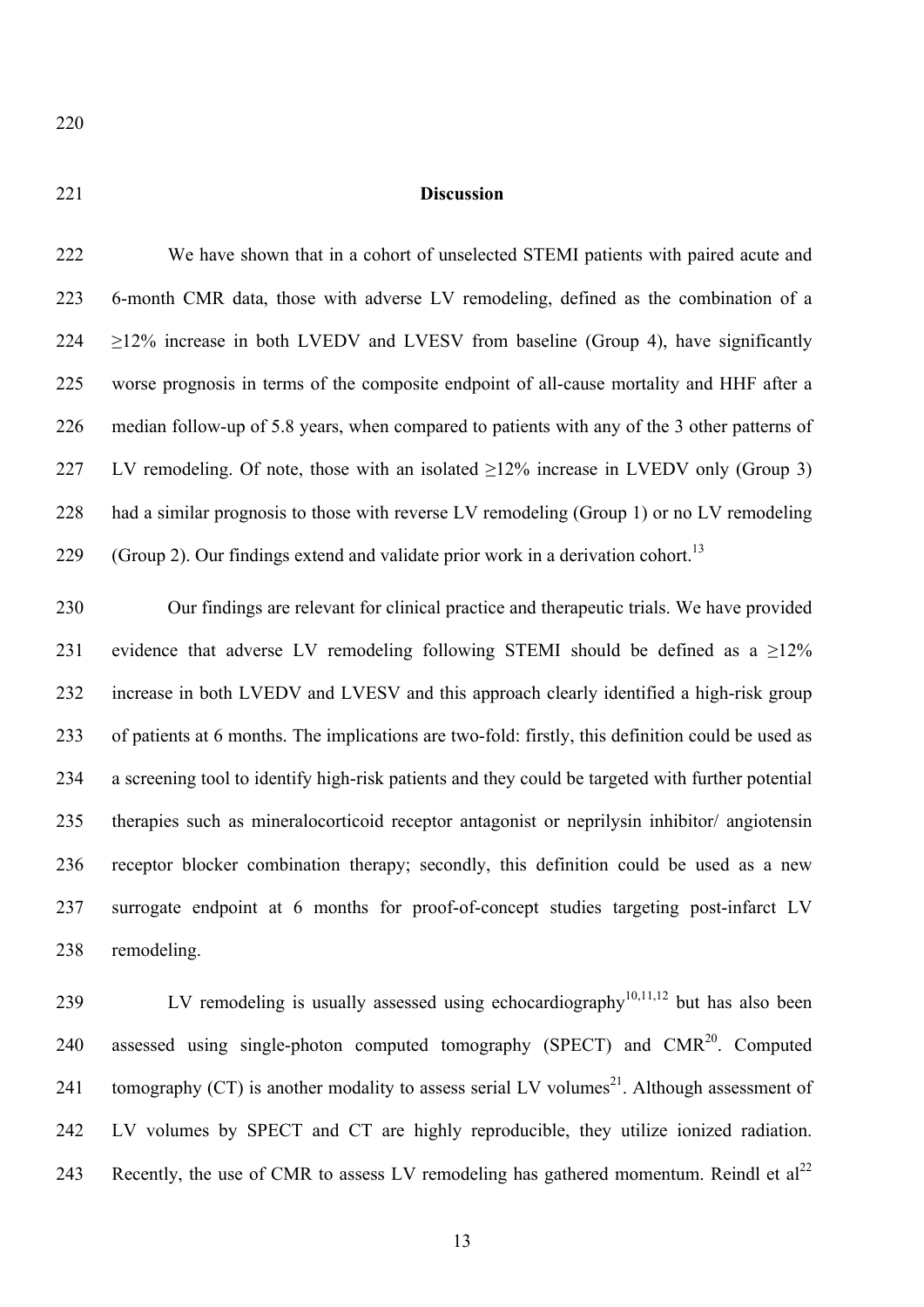244 recently proposed a cut-off of  $\geq$ 10% increase in LVEDV at 4 months to define adverse LV remodeling by CMR based on a study of 224 patients. However their follow-up time was only 2 years and their composite endpoints included stroke, non-fatal myocardial re- infarction together with all-cause mortality and HHF, the former 2 endpoints being not 248 directly related to the development of adverse LV remodeling<sup>22</sup>. The number of events was small (n=13), which make their analysis prone to statistical fragility. Furthermore, the cumulative hazard curves for health outcomes indicates that events occurring prior to the 4- 251 month CMR may not have been excluded<sup>22</sup>. Most recently, Rodriguez-Palomares et al<sup>23</sup> in a larger cohort of 374 patients, showed that the optimal definition for adverse LV remodeling that predicted outcomes after a mean follow-up of 6 years was a combination of a 15% increase in LVEDV and a 3% reduction in LVEF at 6 months. LVEDV was used to estimate LVEF therefore given this association (and inverse correlation) it is not surprising that those with both and increase in LVEDV and a decrease in LVEF had worse prognosis. However, those with a 15% increase in LVEDV alone or a 3% decrease in LVEF alone also showed some prognostic significance when compared to those with neither of those changes and therefore their definition for adverse LV remodeling does not identify all the high risk patients<sup>23</sup>.

 Reverse LV remodeling is prognostic in chronic heart failure, including in patients 262 undergoing cardiac resynchronization therapy<sup>24, 25</sup>. In the STEMI setting, Funaro et al showed 263 that reverse LV remodeling occurred in 39% of their study population and was prognostic . However, there were only 110 patients in their study and the follow-up period was 2 years only <sup>4</sup>. They only compared their patients into two groups, without differentiating those who 266 developed adverse LV remodeling to those with no LV remodeling . Their events included 9 HHF, 3 cardiac deaths and 4 non-fatal MI, the latter unlikely to be directly linked to the 268 development of adverse LV remodeling <sup>4</sup>. Our study, included a larger number of patients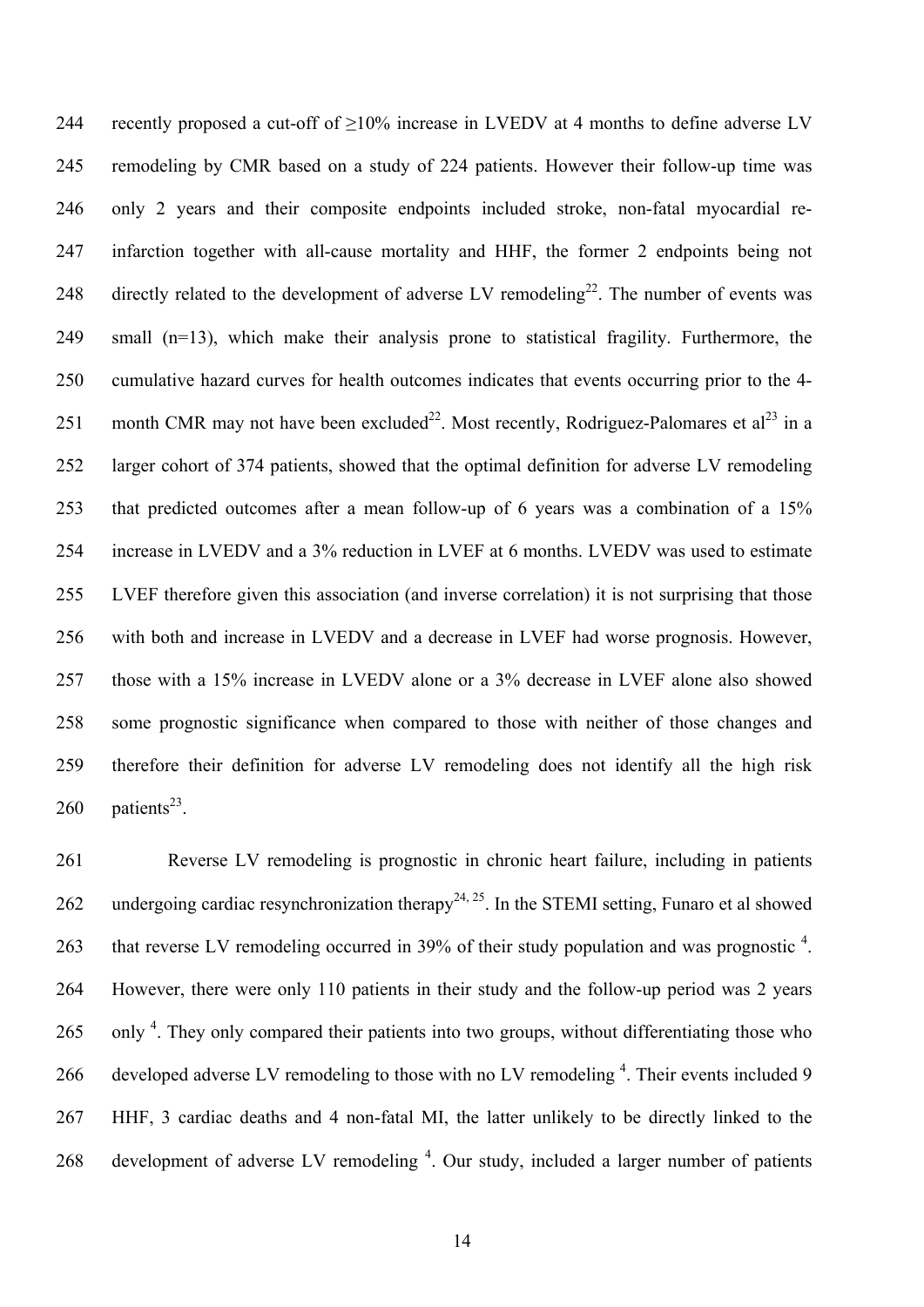and had a follow-up duration period of 5-year with clinical outcomes assessed blind to the baseline data. We suggest our findings provide substantive evidence for this combinatory approach to prognostication.

*Limitations*

 We included a cohort of relatively low-risk STEMI survivors who could tolerate a CMR scan acutely and at 6 months. We included all-cause mortality rather than cardiac mortality as not all causes of deaths could be adjudicated with adequate certainty. We used CMR to assess LV remodeling. The number of patients in each group was relatively small and the number of events were also low at only 33 (11.6%). Future research should assess external validity in other post-MI populations assessed with different imaging methods.

#### **Conclusion**

 In a cohort of unselected, stable reperfused STEMI patients who could tolerate a CMR scan, those with a 12% increase in both LVEDV and LVESV (adverse LV remodeling) by CMR at 6 months was associated with worse clinical outcomes after a median follow-up of 5 years than those with a 12% increase in LVEDV alone (adverse LV remodeling with compensation), those with a 12% reduction in LVESV (reverse LV remodeling) and those with no changes to their LVESV and LVESV (no LV remodeling). Therefore, a 12% increase in both LVEDV and LVESV at 6 months by CMR could be considered as a definition for adverse LV remodeling in the setting of STEMI. Reverse LV remodeling did not carry prognostic significance in our study. The findings could be relevant for risk stratification of patients post-MI and the design of clinical trials.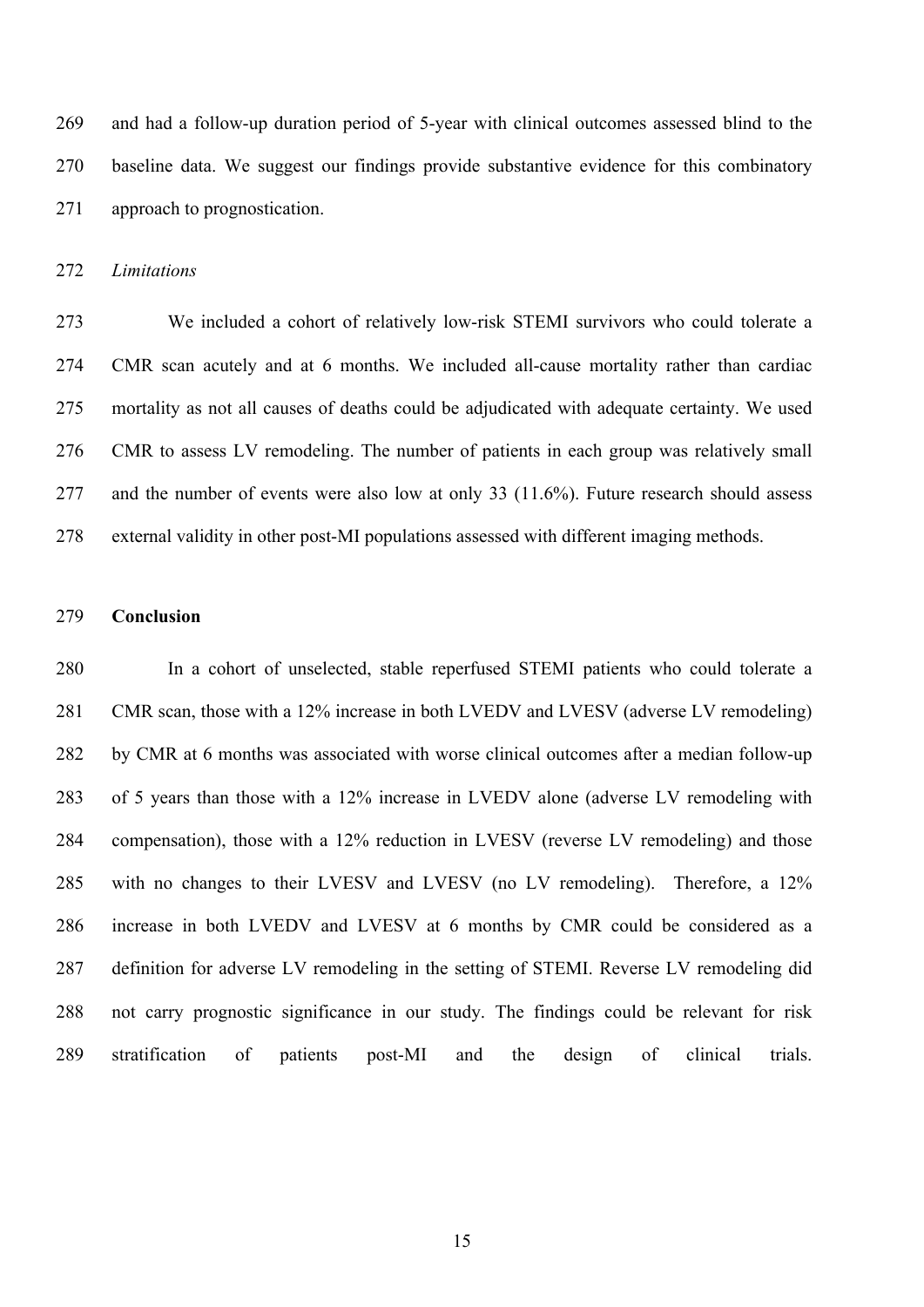# **References**

 1. Westman PC, Lipinski MJ, Luger D, Waksman R, Bonow RO, Wu E and Epstein SE. Inflammation as a Driver of Adverse Left Ventricular Remodeling After Acute Myocardial Infarction. *J Am Coll Cardiol*. 2016;67:2050-2060.

 2. Cheng S and Vasan RS. Advances in the epidemiology of heart failure and left ventricular remodeling. *Circulation*. 2011;124:e516-519.

 3. St John Sutton M, Pfeffer MA, Plappert T, Rouleau JL, Moye LA, Dagenais GR, Lamas GA, Klein M, Sussex B, Goldman S and et al. Quantitative two-dimensional echocardiographic measurements are major predictors of adverse cardiovascular events after acute myocardial infarction. The protective effects of captopril. *Circulation*. 1994;89:68-75.

 4. Funaro S, La Torre G, Madonna M, Galiuto L, Scara A, Labbadia A, Canali E, Mattatelli A, Fedele F, Alessandrini F et al. Incidence, determinants, and prognostic value of reverse left ventricular remodelling after primary percutaneous coronary intervention: results of the Acute Myocardial Infarction Contrast Imaging (AMICI) multicenter study. *Eur Heart J*. 2009;30:566-575.

 5. Schulz-Menger J, Bluemke DA, Bremerich J, Flamm SD, Fogel MA, Friedrich MG, Kim RJ, von Knobelsdorff-Brenkenhoff F, Kramer CM, Pennell DJ, et al. Standardized image interpretation and post processing in cardiovascular magnetic resonance: Society for Cardiovascular Magnetic Resonance (SCMR) board of trustees task force on standardized post processing. *J Cardiovasc Magn Reson*. 2013;15:35.

 6. Ibanez B, Aletras AH, Arai AE, Arheden H, Bax J, Berry C, Bucciarelli-Ducci C, Croisille P, Dall'Armellina E, Dharmakumar R et al. Cardiac MRI Endpoints in Myocardial Infarction Experimental and Clinical Trials: JACC Scientific Expert Panel. *J Am Coll Cardiol*. 2019;74:238-256.

 7. Niccoli G, Montone RA, Ibanez B, Thiele H, Crea F, Heusch G, Bulluck H, Hausenloy DJ, Berry C et al. Optimized Treatment of ST-Elevation Myocardial Infarction. *Circ Res*. 2019;125:245-258.

 8. Grothues F, Smith GC, Moon JC, Bellenger NG, Collins P, Klein HU and Pennell DJ. Comparison of interstudy reproducibility of cardiovascular magnetic resonance with two- dimensional echocardiography in normal subjects and in patients with heart failure or left ventricular hypertrophy. *Am J Cardiol*. 2002;90:29-34.

 9. Bulluck H, Hammond-Haley M, Weinmann S, Martinez-Macias R and Hausenloy DJ. Myocardial Infarct Size by CMR in Clinical Cardioprotection Studies: Insights From Randomized Controlled Trials. *JACC Cardiovasc Imaging*. 2017;10:230-240.

 10. Bolognese L, Cerisano G, Buonamici P, Santini A, Santoro GM, Antoniucci D and Fazzini PF. Influence of infarct-zone viability on left ventricular remodeling after acute myocardial infarction. *Circulation*. 1997;96:3353-3359.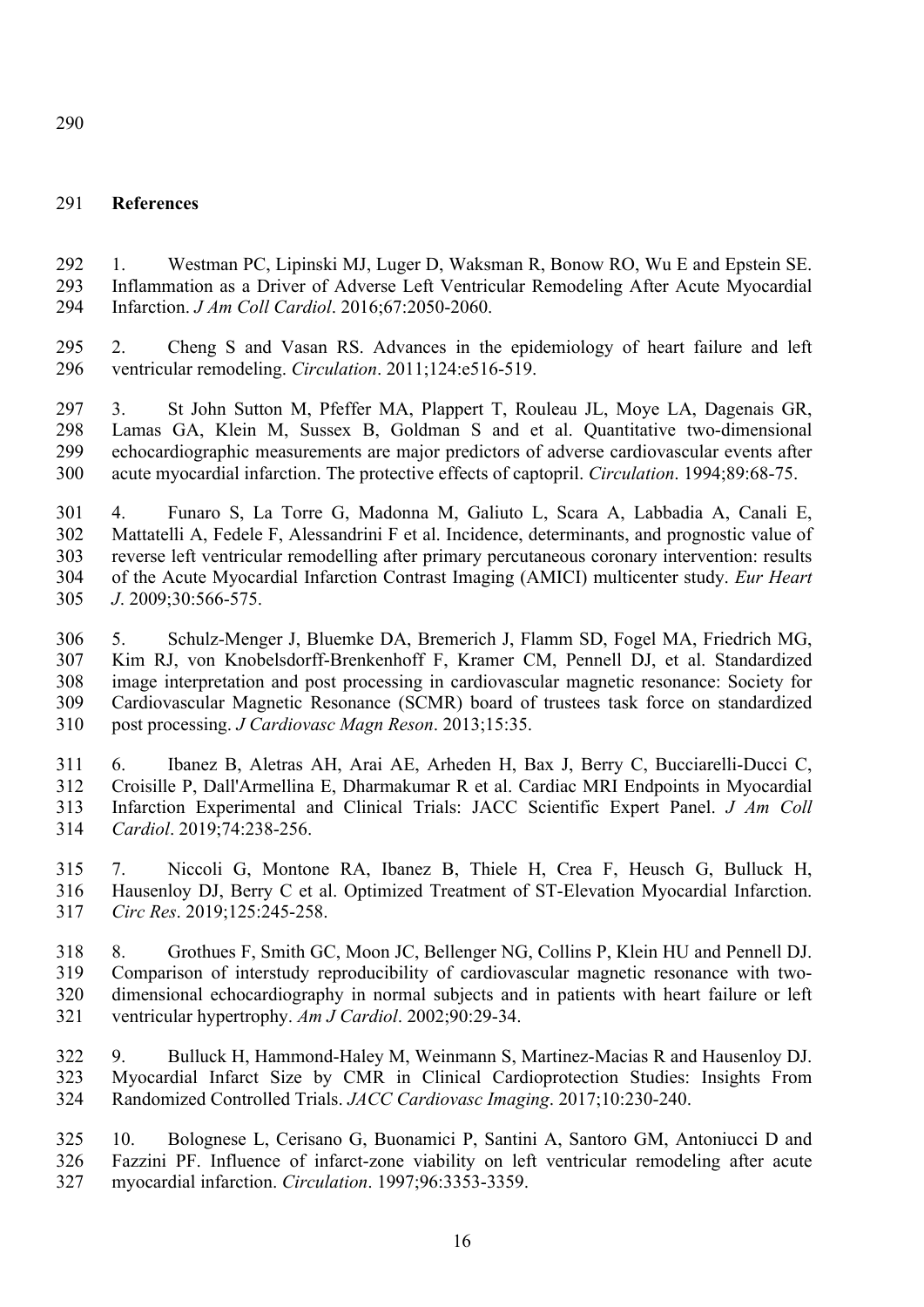11. Cerisano G, Bolognese L, Carrabba N, Buonamici P, Santoro GM, Antoniucci D, Santini A, Moschi G and Fazzini PF. Doppler-derived mitral deceleration time: an early strong predictor of left ventricular remodeling after reperfused anterior acute myocardial infarction. *Circulation*. 1999;99:230-236.

 12. Yu CM, Bleeker GB, Fung JW, Schalij MJ, Zhang Q, van der Wall EE, Chan YS, Kong SL and Bax JJ. Left ventricular reverse remodeling but not clinical improvement predicts long-term survival after cardiac resynchronization therapy. *Circulation*. 2005;112:1580-1586.

 13. Bulluck H, Go YY, Crimi G, Ludman AJ, Rosmini S, Abdel-Gadir A, Bhuva AN, Treibel TA, Fontana M, Pica S et al. Defining left ventricular remodeling following acute ST- segment elevation myocardial infarction using cardiovascular magnetic resonance. *J Cardiovasc Magn Reson*. 2017;19:26.

 14. Carberry J, Carrick D, Haig C, Ahmed N, Mordi I, McEntegart M, Petrie MC, Eteiba H, Hood S, Watkins S et al. Persistent Iron Within the Infarct Core After ST-Segment Elevation Myocardial Infarction: Implications for Left Ventricular Remodeling and Health Outcomes. *JACC Cardiovasc Imaging*. 2018;11:1248-1256.

 15. Carrick D, Haig C, Rauhalammi S, Ahmed N, Mordi I, McEntegart M, Petrie MC, Eteiba H, Hood S, Watkins S et al. Prognostic significance of infarct core pathology revealed by quantitative non-contrast in comparison with contrast cardiac magnetic resonance imaging in reperfused ST-elevation myocardial infarction survivors. *Eur Heart J*. 2016;37:1044-1059.

 16. Carrick D, Haig C, Rauhalammi S, Ahmed N, Mordi I, McEntegart M, Petrie MC, Eteiba H, Lindsay M, Watkins S et al. Pathophysiology of LV Remodeling in Survivors of STEMI: Inflammation, Remote Myocardium, and Prognosis. *JACC Cardiovasc Imaging*. 2015;8:779-789.

 17. Carrick D, Haig C, Ahmed N, McEntegart M, Petrie MC, Eteiba H, Hood S, Watkins S, Lindsay MM, Davie A et al. Myocardial haemorrhage after acute reperfused ST-elevation myocardial infarction: temporal evolution, relation to microvascular obstruction and prognostic significance. *Circ Cardiovasc Imaging*. 2016;9:e004148.

 18. Carrick D, Haig C, Ahmed N, Rauhalammi S, Clerfond G, Carberry J, Mordi I, McEntegart M, Petrie MC, Eteiba H et al. Temporal Evolution of Myocardial Hemorrhage and Edema in Patients After Acute ST-Segment Elevation Myocardial Infarction: Pathophysiological Insights and Clinical Implications. *J Am Heart Assoc*. 2016;5:e002834.

 19. Stiermaier T, Jobs A, de Waha S, Fuernau G, Poss J, Desch S, Thiele H and Eitel I. Optimized Prognosis Assessment in ST-Segment-Elevation Myocardial Infarction Using a Cardiac Magnetic Resonance Imaging Risk Score. *Circ Cardiovasc Imaging*. 2017;10:e006774.

364 20. Oh JK, Velazquez EJ, Menicanti L, Pohost GM, Bonow RO, Lin G, Hellkamp AS, Ferrazzi 365 P, Wos S, Rao V, Berman D, Bochenek A, Cherniavsky A, Rogowski J, Rouleau JL, Lee KL, 366 Investigators on behalf of the S. Influence of baseline left ventricular function on the clinical 367 outcome of surgical ventricular reconstruction in patients with ischaemic cardiomyopathy. *Eur Heart J* 2013;34:39–47.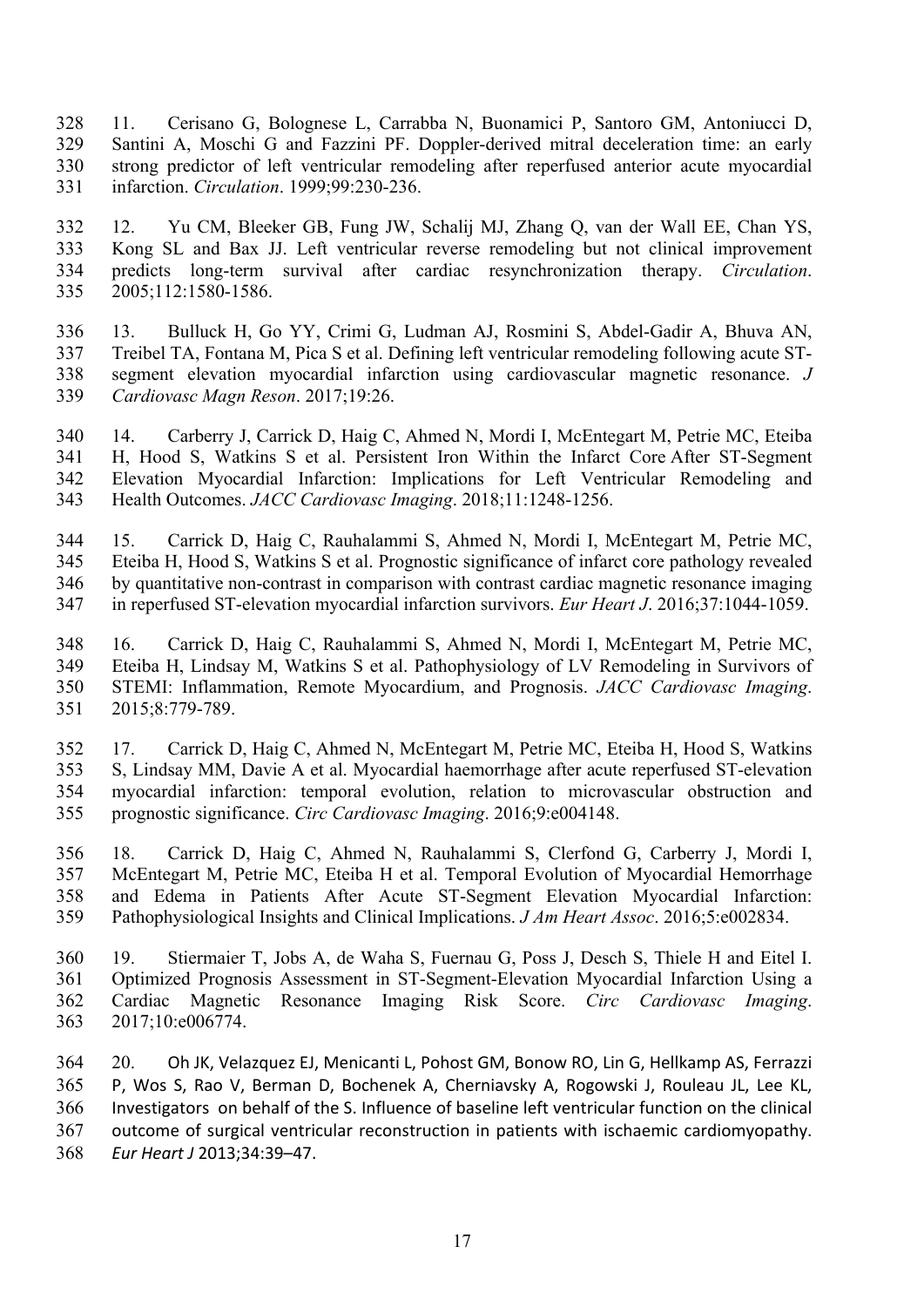- 369 21. Shudo Y, Taniguchi K, Takeda K, Sakaguchi T, Funatsu T, Kondoh H, Sawa Y. Serial 370 multidetector computed tomography assessment of left ventricular reverse remodeling, 371 mass, and regional wall stress after restrictive mitral annuloplasty in dilated 372 cardiomyopathy. *J Thorac Cardiovasc Surg*. 2012;143:S43-S47.
- 22 Reindl M, Reinstadler SJ, Tiller C, Feistritzer HJ, Kofler M, Brix A, Mayr A, Klug G and Metzler B. Prognosis-based definition of left ventricular remodeling after ST-elevation myocardial infarction. *Eur Radiol*. 2019;29:2330-2339.
- 23. Rodriguez-Palomares JF, Gavara J, Ferreira-Gonzalez I, Valente F, Rios C, Rodriguez-Garcia J, Bonanad C, Garcia Del Blanco B, Minana G, Mutuberria M et al. Prognostic Value of Initial Left Ventricular Remodeling in Patients With Reperfused STEMI. *JACC Cardiovasc Imaging*. 2019;12:2445-2456.
- 24. Hellawell JL and Margulies KB. Myocardial reverse remodeling. *Cardiovasc Ther*. 2012;30:172-181.
- 25. Stellbrink C, Breithardt OA, Franke A, Sack S, Bakker P, Auricchio A, Pochet T, Salo R, Kramer A, Spinelli J et al. Impact of cardiac resynchronization therapy using hemodynamically optimized pacing on left ventricular remodeling in patients with congestive heart failure and ventricular conduction disturbances. *J Am Coll Cardiol*. 2001;38:1957-1965.
-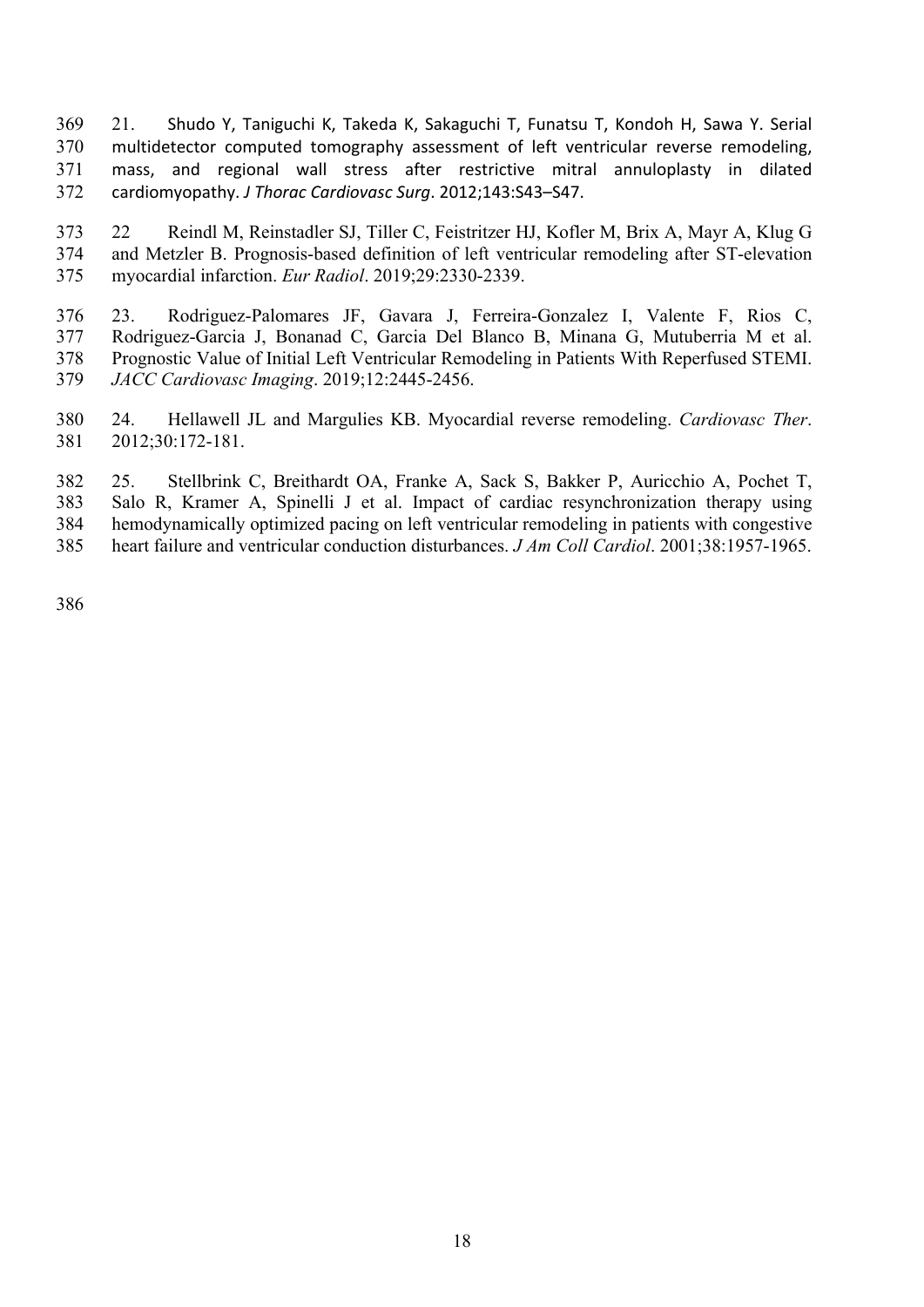**Figure Titles and Legends**

# **Figure 1: Flow diagram of the patients' screening and selection process**

 Of 391 patients screened, 324 underwent CMR at 2.2±1.9 days and 300 patients returned for a second scan at 6-months. Matching LV volumes data were available for 293 patients and they were included in this study.

# **Figure 2. Distribution of the patients in the 4 main groups according to their change in LVEDV and LVESV from baseline**

 This graph shows the distribution of the percentage change in LVESV against LVESV of the whole cohort of patients in this study and colour coded according to groups. A minority of patients (n=8) had an increase in LVESV only and were not classified.

# **Figure 3. Cumulative hazard curves of the cumulative event rates of the 4 groups of LV remodeling**

 The cumulative event rates of the composite endpoint of all-cause death and HHF for the 4 groups are shown in this cumulative hazard plot with their corresponding HRs. Those in Group 4 had had significantly higher cumulative event rates of the composite endpoint (log-rank test P<0.001) when compared to the 3 other groups.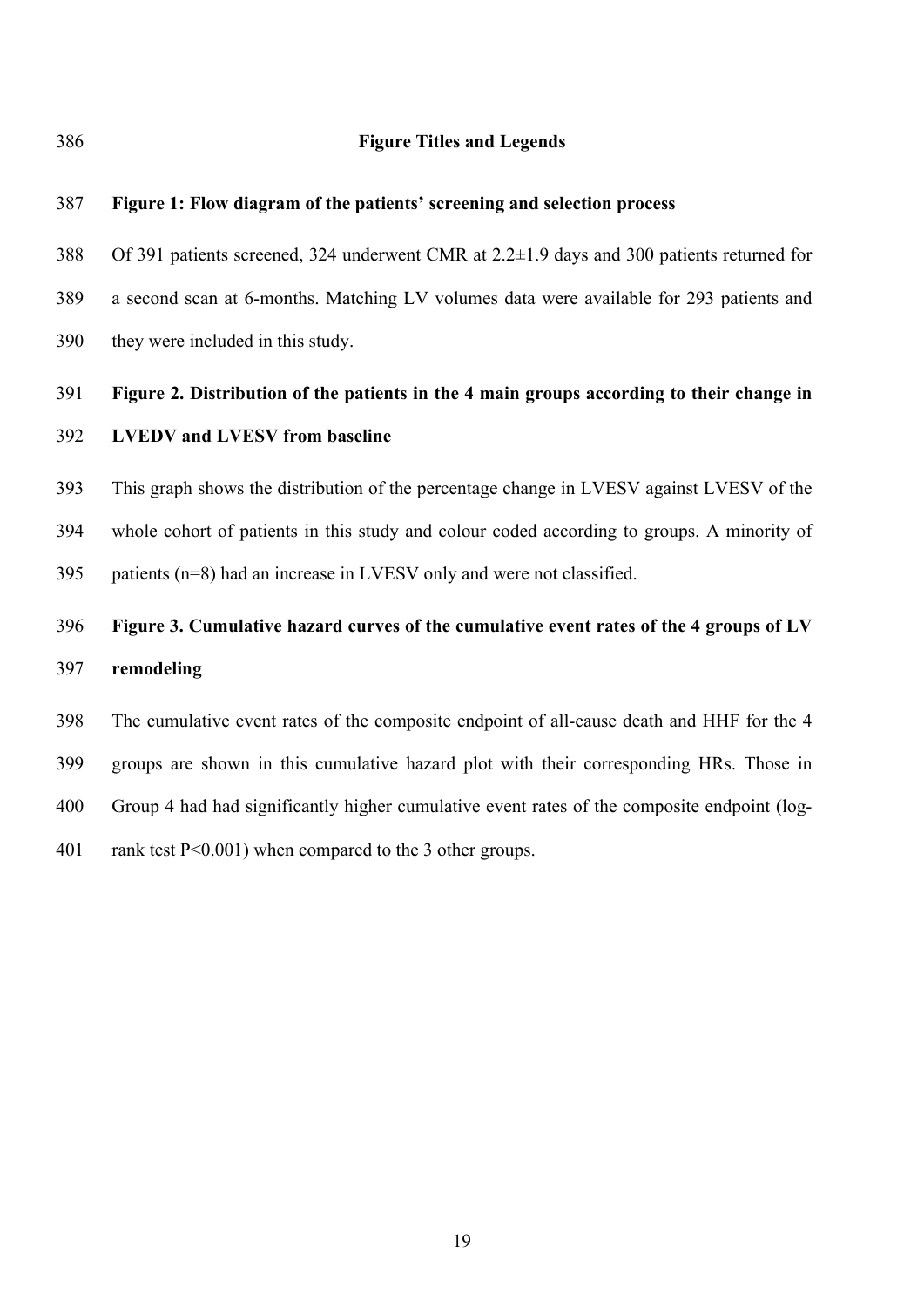|                          | $\mathbf{All}$ | Group 1        | Group 2       | Group 3        | Group 4       | P value |
|--------------------------|----------------|----------------|---------------|----------------|---------------|---------|
|                          | $N = 293$      | $N = 137$      | $N = 73$      | $N=42$         | $N=33$        |         |
| Age                      | 59±11          | $60 \pm 11$    | $58 \pm 12$   | $57 \pm 12$    | $59 \pm 11$   | 0.45    |
| <b>Male Gender</b>       | 216 (74%)      | 100 (73%)      | 49 (67%)      | 32 (76%)       | 28 (84%)      | 0.28    |
| <b>Diabetes Mellitus</b> | 33 (11%)       | 16(12%)        | $7(10\%)$     | 3(7%)          | 5(15%)        | 0.70    |
| Hypertension             | 95 (32%)       | 45 (33%)       | 21(29%)       | 12(29%)        | 14(43%)       | 0.52    |
| Dyslipidaemia            | 84 (29%)       | 43 (31%)       | 21(29%)       | 9(21%)         | 9(27%)        | 0.66    |
| <b>Smoking</b>           | $176(60\%)$    | 80 (58%)       | 46 (63%)      | $25(60\%)$     | 21(64%)       | 090     |
| <b>Previous MI</b>       | 20(7%)         | 10(7%)         | 5(7%)         | $0(0\%)$       | $5(15.2\%)$   | 0.09    |
| <b>GRACE</b> risk score  | 141 (123-162)  | $143(123-160)$ | 136 (123-156) | $147(121-166)$ | 150 (120-169) | 0.46    |
| <b>Medications</b>       |                |                |               |                |               |         |
| <b>ACEI</b>              | 289 (99%)      | 133 (97%)      | 73 (100%)     | 42 (100%)      | 33 (100%)     | 0.23    |
| Beta-blocker             | 280 (96%)      | 129 (94%)      | 70 (96%)      | 40 (95%)       | 33 (100%)     | 0.55    |
| <b>MRA</b>               | 6(2%)          | $2(1.5\%)$     | $1(1.4\%)$    | $1(2.4\%)$     | $2(6.1\%)$    | 0.39    |
| <b>Statin</b>            | 293 (100%)     | 137 (100%)     | 73 (100%)     | 42 (100%)      | 33 (100%)     | $1.0\,$ |
| Aspirin                  | 292 (99%)      | 137 (100%)     | 72 (98%)      | 42 (100%)      | 33 (100%)     | 0.41    |
| Clopidogrel              | 293 (100%)     | 135 (99%)      | 72 (98%)      | 42 (100%)      | 33 (100%)     | 0.78    |
| SBP/mmHg                 | 136±25         | $136 \pm 26$   | 135±23        | 136±22         | $143 \pm 23$  | 0.43    |
| DBP/mmHg                 | $79 \pm 14$    | $79 \pm 13$    | $80 \pm 14$   | $80 \pm 15$    | $83 \pm 17$   | 0.43    |
| Heart rate/ bpm          | $78 + 17$      | $76 \pm 16$    | $77 \pm 18$   | $82 \pm 17$    | 80±19         | 0.17    |

# 402 **Table 1: Baseline demographics.**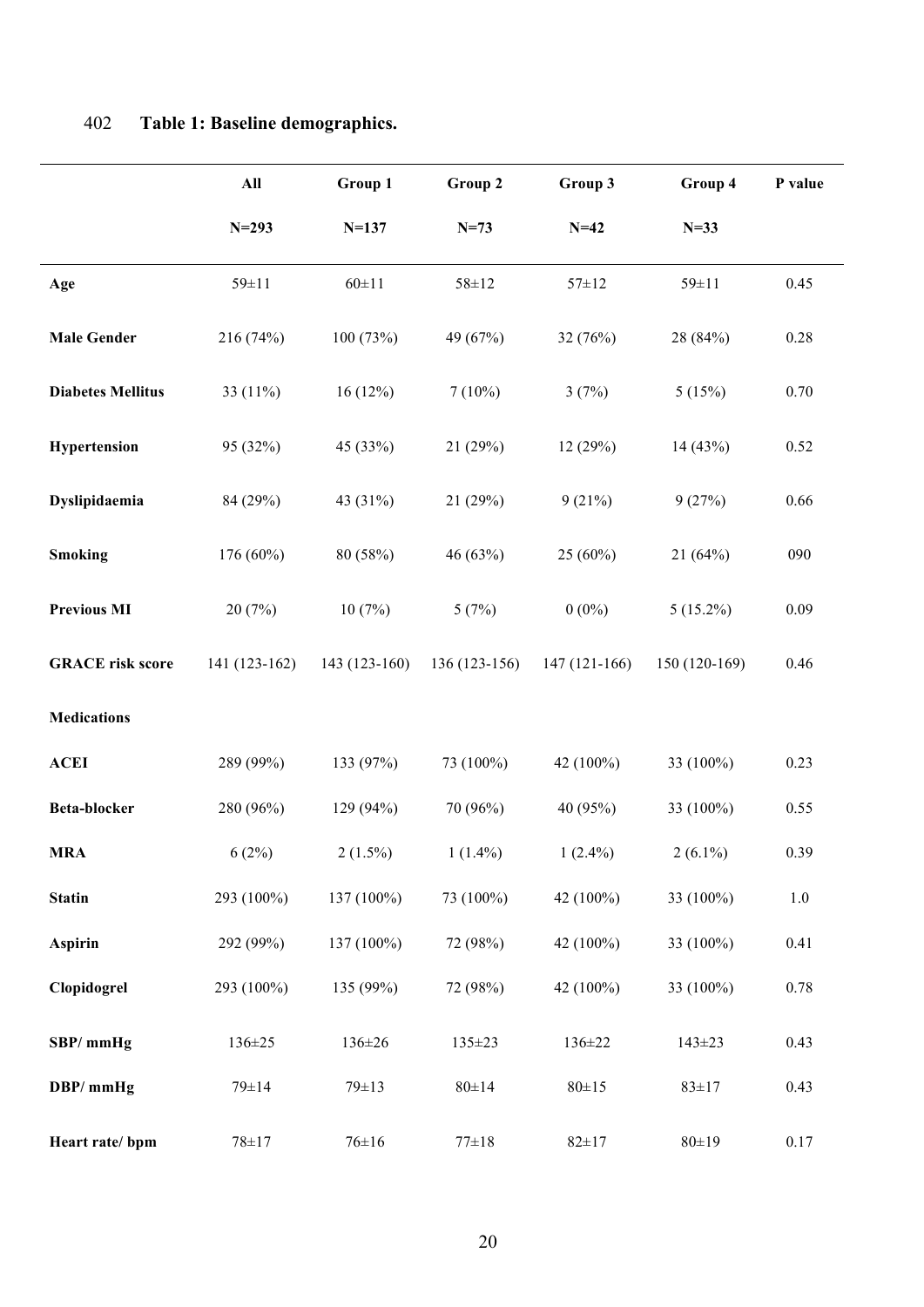| Onset-to-balloon            | 171 (117-300) | $161(113-260)$ | $172(110-312)$ | 225 (131-382) | 166 (129-343) | 0.10     |
|-----------------------------|---------------|----------------|----------------|---------------|---------------|----------|
| time/ mins                  |               |                |                |               |               |          |
| <b>IRA</b>                  |               |                |                |               |               |          |
| <b>LMS</b>                  | $1(0.3\%)$    |                |                | $1(2\%)$      |               |          |
| <b>LAD</b>                  | 109 (37%)     | 49 (36%)       | 25 (34%)       | 23 (55%)      | 12(36%)       | $0.17\,$ |
| Cx                          | 51 (17%)      | 26 (19%)       | 12(16%)        | 6(14%)        | 5(15%)        |          |
| <b>RCA</b>                  | 132 (45%)     | 62 (45%)       | 36 (49%)       | 12(29%)       | 16(49%)       |          |
| Pre-PCI TIMI flow           |               |                |                |               |               |          |
| $\pmb{0}$                   | 190 (65%)     | 86 (63%)       | 46 (63%)       | 28 (67%)      | 25 (76%)      |          |
| $\mathbf{1}$                | 24(8%)        | 10(7%)         | $8(11\%)$      | 5(12%)        | $0(0\%)$      | 0.27     |
| $\boldsymbol{2}$            | 53 (18%)      | 23 (17%)       | 16(22%)        | 6(14%)        | 6(18%)        |          |
| 3                           | 26 (9%)       | 18 (13%)       | 3(4%)          | 3(7%)         | 2(6%)         |          |
| <b>Post-PCI TIMI flow</b>   |               |                |                |               |               |          |
| $\boldsymbol{0}$            | $1(0.3\%)$    | $1(1\%)$       | $0(0\%)$       | $0(0\%)$      | $0(0\%)$      |          |
| $\mathbf{1}$                | $3(1\%)$      | $0(0\%)$       | 2(3%)          | $1(2\%)$      | $0(0\%)$      | 0.68     |
| $\mathbf 2$                 | 9(3%)         | 4(3%)          | 2(3%)          | $1(2\%)$      | 2(6%)         |          |
| 3                           | 280 (96%)     | 132 (96%)      | 69 (95%)       | 40 (95%)      | 31 (94%)      |          |
| <b>STR</b>                  |               |                |                |               |               |          |
| Complete                    | 135 (46%)     | 62(46%)        | 38 (52%)       | 15(36%)       | 14 (42%)      |          |
| Partial                     | 111 (38%)     | 51 (38%)       | 24 (33%)       | 21 (50%)      | 13 (39%)      | $0.68\,$ |
| None                        | 46 (16%)      | 23 (16%)       | 11(15%)        | 6(14%)        | 6(18%)        |          |
| <b>Multi-vessel Disease</b> |               |                |                |               |               |          |
| 2 vessel disease            | 85 (31%)      | 41 (31%)       | 24 (33%)       | 10(24%)       | 10(32%)       | $0.80\,$ |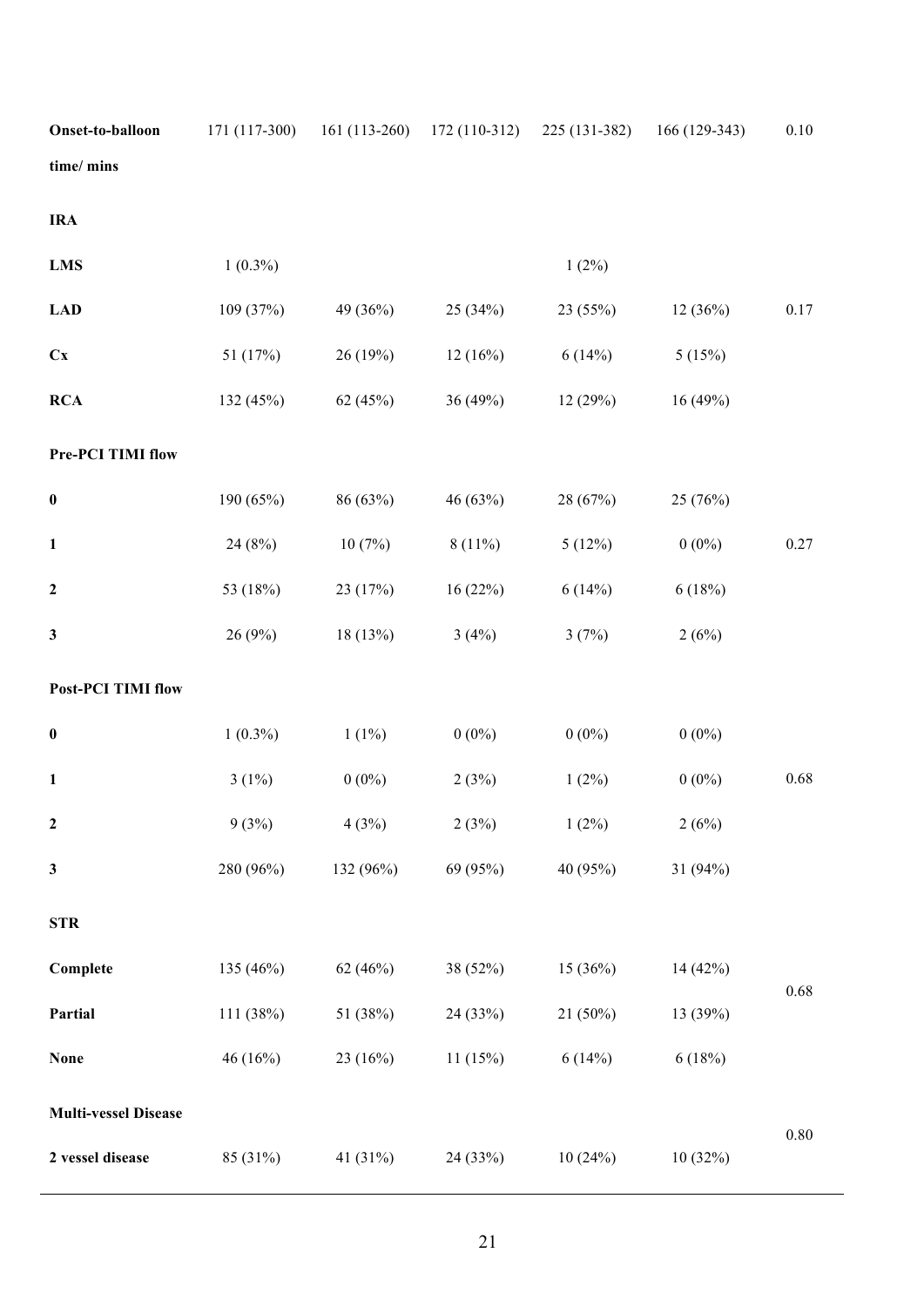| 3 vessel disease | 41 $(14\%)$ | 19 (14%) | 9(12%) | 6(15%) | 7(23%) |
|------------------|-------------|----------|--------|--------|--------|
|------------------|-------------|----------|--------|--------|--------|

 MI: myocardial infarction; GRACE: Global Registry of Acute Coronary Events; ACEI: angiotensin converting enzyme inhibitor; MRA: mineralocorticoid receptor antagonist; SBP: systolic blood pressure; DBP: diastolic blood pressure; IRA: infarct related artery; LMS: left main stem; LAD: left anterior descending artery; Cx: circumflex artery; RCA: right coronary artery; PCI: percutaneous coronary intervention; TIMI: thrombolysis in myocardial infarction; STR: ST-segment resolution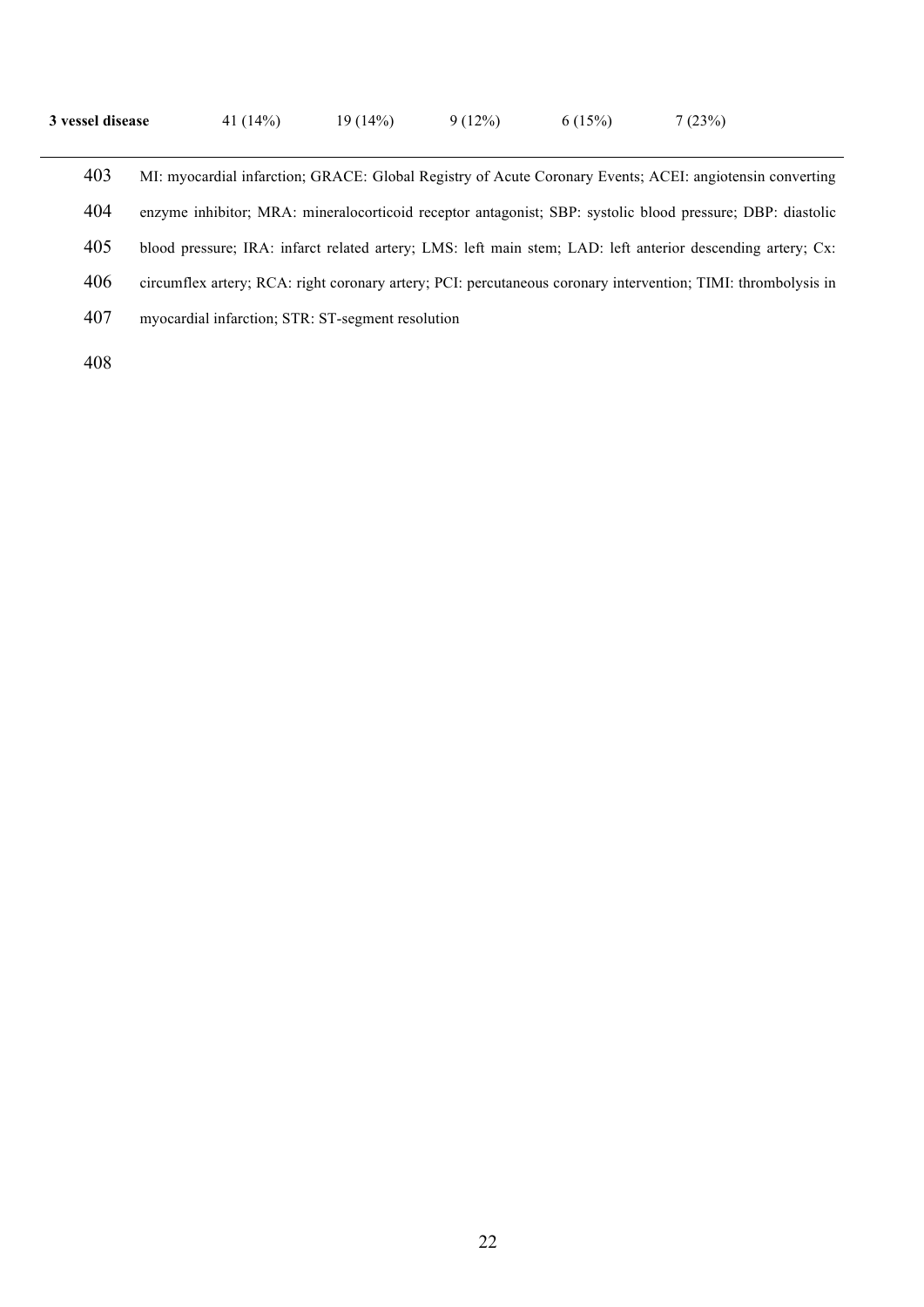|                       | All             | Group 1        | Group 2             | Group 3         | Group 4          | P value |
|-----------------------|-----------------|----------------|---------------------|-----------------|------------------|---------|
|                       | $N = 293$       | $N = 137$      | $N = 73$            | $N=42$          | $N=33$           |         |
|                       |                 |                |                     |                 |                  |         |
|                       |                 |                | <b>Acute CMR</b>    |                 |                  |         |
| MI size/ % LV mass    | $16(7-27%)$     | $13(4-21)$     | $15(7-25)$          | $25(13-32)$     | $29(10-36)$      | < 0.001 |
| $MVO/$ %              | 146 $(50\%)$    | 52 (38%)       | 43 (59%)            | 26(62%)         | 20(61%)          | 0.003   |
| MVO/ % LV mass        | $4.7(2.1-11.8)$ | $4.0(1.7-9.0)$ | $3.6(1.6-8.2)$      | $7.3(2.9-14.3)$ | $11.7(2.8-21.6)$ | < 0.001 |
|                       | $n=146$         | $n=52$         | $n=43$              | $n=26$          | $n=20$           |         |
| IMH $(n=218)$         | 87/218 (40%)    | 24/101 (24%)   | 32/60 (53%)         | 17/31(55%)      | 14/26(54%)       | < 0.001 |
| LVEF/%                | $55 \pm 10$     | $54 \pm 8$     | $59 \pm 10$         | $51 \pm 10$     | $55 \pm 12$      | < 0.001 |
| LVEDV/ml              | $150(127-175)$  | $154(133-179)$ | $145(123-169)$      | $155(115-170)$  | 145 (120-173)    | 0.31    |
| LVESV/ml              | 66 (49-86)      | 72 (54-87)     | $62(45-76)$         | 73 (57-93)      | 64 (43-98)       | 0.036   |
| $LV$ mass/ $g$        | 133 (105-152)   | 134 (106-153)  | $128(101-143)$      | $142(99-161)$   | 133 (114-166)    | 0.24    |
|                       |                 |                |                     |                 |                  |         |
|                       |                 |                | <b>6-months CMR</b> |                 |                  |         |
| MI size/ % LV mass    | $11(4-19)$      | $9(3-14)$      | $12(4-19)$          | $19(10-24)$     | $19(7-32)$       | < 0.001 |
| Residual iron (n=243) | 52/243 (21%)    | $11/116(10\%)$ | 21/66 (32%)         | 10/36(28%)      | 10/25(40%)       | < 0.001 |

# 409 **Table 2: CMR characteristics.**

**LVEDV/ ml** 154 (127-186) 146 (120-168) 154 (127-171) 182 (134-203) 185 (146-219) <0.001

**LVEF/%** 62±9 66±7 61±8 60±9 52±11 <0.001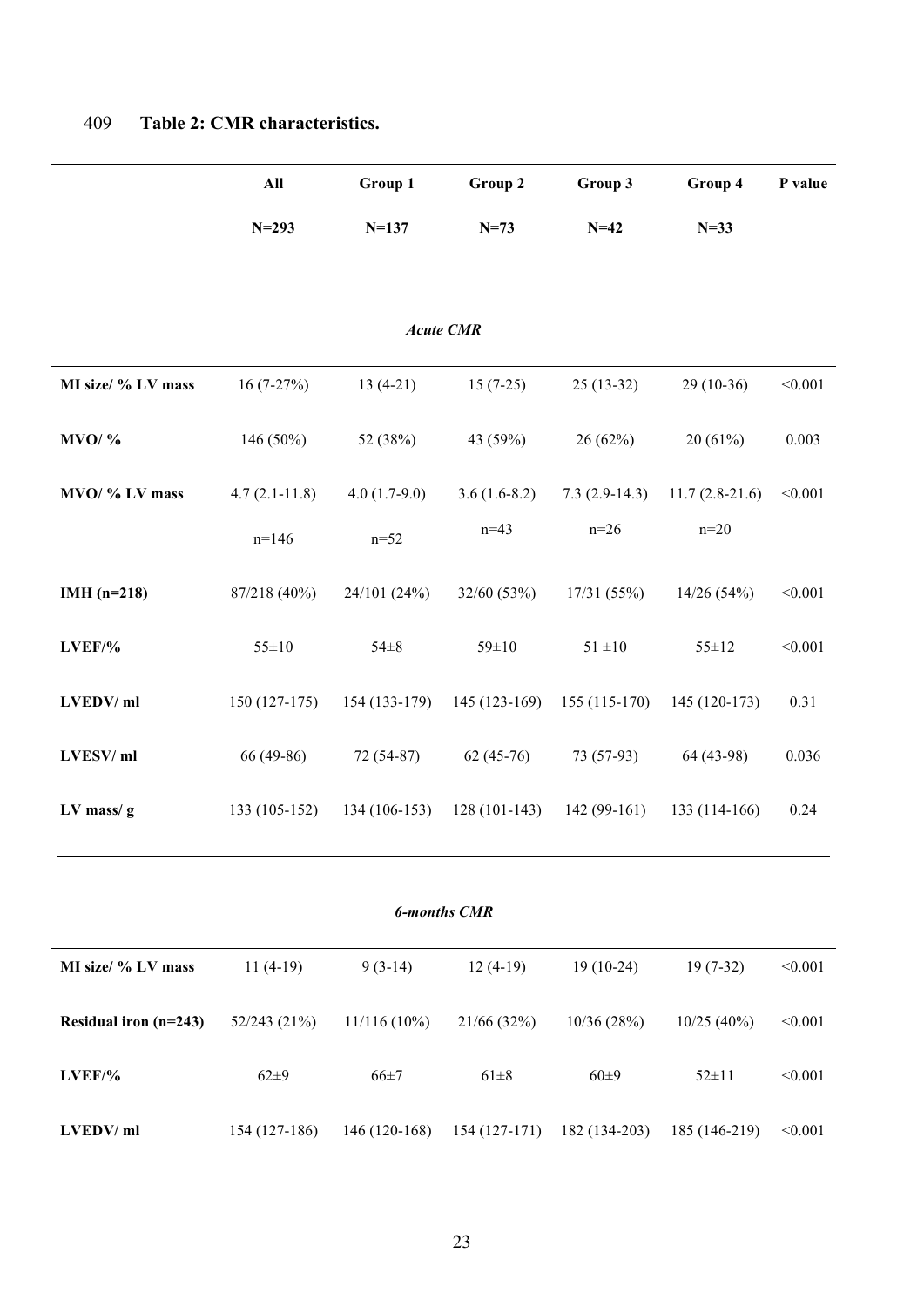| LVESV/ml    | 57 (40-74)    | 47 (37-64)    | 58 (43-72)    | 74 (55-89)   | 79 (61-118)   | < 0.001 |
|-------------|---------------|---------------|---------------|--------------|---------------|---------|
| $LV$ mass/g | $116(96-137)$ | $116(95-135)$ | $116(95-132)$ | 119 (96-141) | 127 (111-143) | 0.19    |

*%Δ in LV parameters from baseline*

| $\%$ $\Delta$ MI size | $-29(746-6)$ | $-33(748-6)$ | $-29(7-4)$  | $-27(3-15)$ | $-21(45-0)$ | 0.73    |
|-----------------------|--------------|--------------|-------------|-------------|-------------|---------|
| <b>%ALVEDV</b>        | $3(5-13)$    | $5(13-2)$    | $4(1-7)$    | $17(14-21)$ | $26(17-33)$ | < 0.001 |
| <b>%ALVESV</b>        | $-26(12-4)$  | $-27(38-19)$ | $-4(9-4)$   | $-4(13-5)$  | $31(18-53)$ | < 0.001 |
| %ALVER                | $10(3-18)$   | $16(11-23)$  | $4(0-7)$    | $15(9-21)$  | $-4(19-4)$  | < 0.001 |
| $\%ALV$ mass          | $10(17-2)$   | $-11(19-4)$  | $-10(16-2)$ | $-9(-20-3)$ | $7(21-4)$   | 0.51    |

410 MI: myocardial infarction; LV: left ventricular; MVO: microvascular obstruction; IMH: 411 intramyocardial hemorrhage; LVEF: left ventricular ejection fraction; LVEDV: left ventricular end-412 diastolic volume; LVESV: left ventricular end-systolic volume; %Δ: percentage change